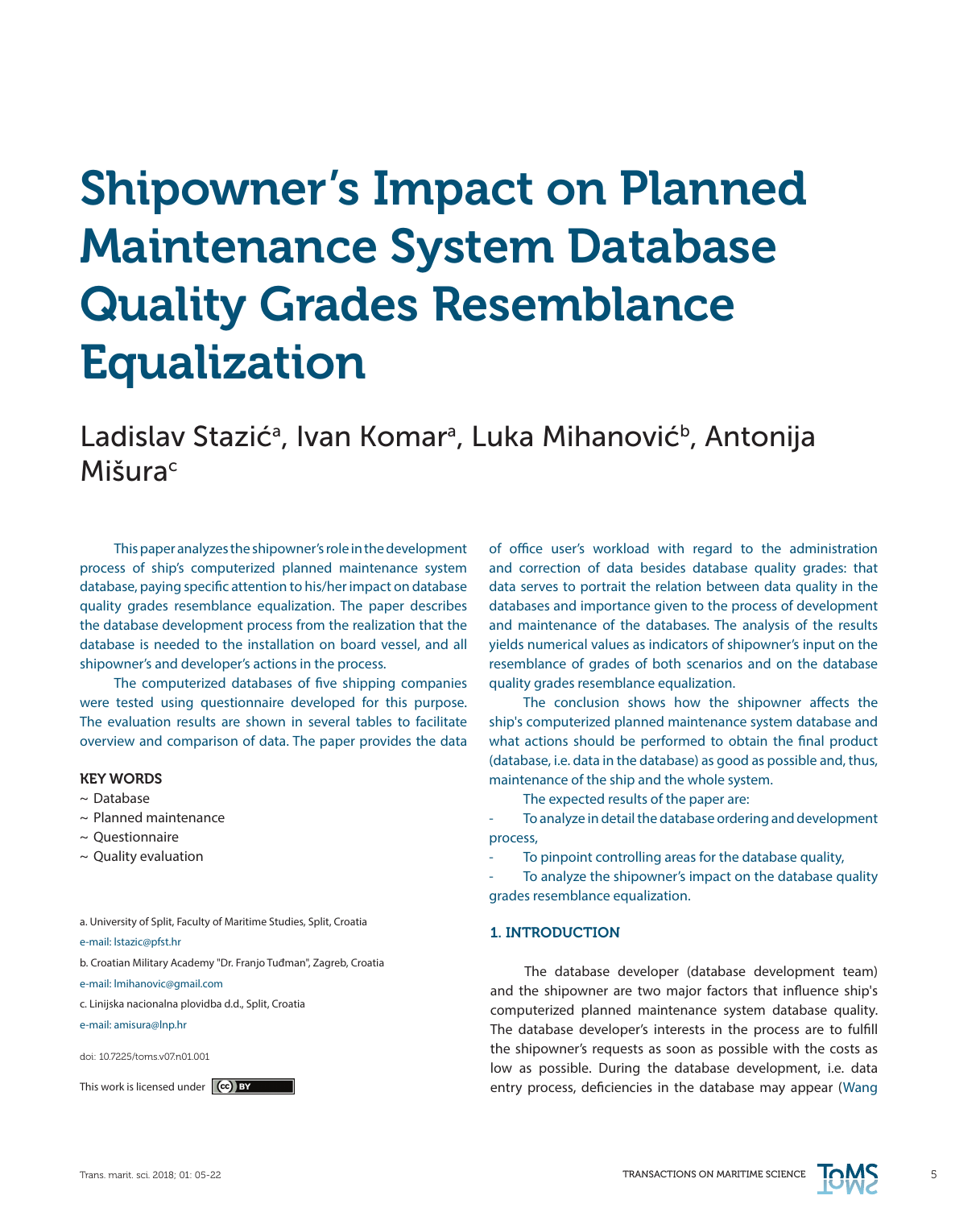and Strong, 1996), (Rabin, 2002). The deficiencies depend upon the database development team, their expertise, knowledge, abilities, etc. As the database development team will modify the data entry and database development according to their characteristics and abilities, the deficiencies created by the team will be present in all their databases. The quality evaluation grades of the databases made by one development team will therefore have quite a great resemblance which will tend toward equivalence (resemblance of 100 %).

The shipowner's interests in the database development process are to procure a database as good as possible, made according to his needs and requirements, with the price as low as possible. The shipowner influences the database quality by establishing a precise list of database requirements and by measuring the quality of data entered. With these actions he provides a certain amount of uniformity of company databases. The measurement of data quality "*helps during the course of a project, to assess its progress, to take corrective action based on this assessment, and to evaluate the impact of such action*'' (Basili et al., 1994).

Testing of the evaluation methodology for ship's Planned Maintenance System database was performed on five databases and their resemblance was analyzed (Table 1).

#### Table 1.

Resemblance of grades of Methodology testing (in %).

|            | Database 1 | Database 2 | Database 3 | Database 4 | Database 5 |
|------------|------------|------------|------------|------------|------------|
| Database 1 | 100        | 98.33      | 96.66      | 97.50      | 90.00      |
| Database 2 | 98.33      | 100        | 95.00      | 95.83      | 90.83      |
| Database 3 | 96.66      | 95.00      | 100        | 99.17      | 86.66      |
| Database 4 | 97.50      | 95.83      | 99.17      | 100        | 87.50      |
| Database 5 | 90.00      | 90.83      | 86.66      | 87.50      | 100        |
|            |            |            |            |            |            |

The evaluated databases had resemblance of quality grades varying from 95 to 100 % when compared within one company (databases 1 to 4) and 86.66 to 90.83 % when compared with a database of a different provider (database 5). The resemblance difference of only 5 % during the comparison of grades of two different shipowners was unexpectedly low and created several questions: whether the results were interpreted wrongly, whether the results were accidental due to a small sample, are the results such because of the inactivity of the shipowner, or something else. The evaluated databases, besides a high resemblance of grades, had similar characteristics and deficiencies. That was pointing towards a lack of the established data quality measurement and supervision system for the database and, therefore, a flaw made by the shipowner. The reason for the shipowner's flaw can be traced to the resistance towards changes in the work process, not knowing the system, and accidental mistakes. Introducing new systems (costs) in the maintenance process without creating new values can lead to resistances in the system (Gackowski, 2006), especially in the shipping industry which shows a high level of conservatism (Manuel, 2012). Identifying place and the moment of creation of data quality problems will direct the search focus to solving these problems (Strong et al., 1997).

The sample size during testing of evaluation methodology was small, nobody ''*gambles his research hypotheses on small samples without realizing that the odds against him are*  *unreasonably high*'' (Tversky and Kahneman, 1971). New, larger research was performed with the intention to establish why small sample results were unexpected and how evaluation grades will look on the larger sample. New research had the primary task to determine where and how the data in databases became deficient and why the same or similar deficiencies appear for different companies in the database development process.

Chapter 2 presents the analysis of the development process of ship's computerized planned maintenance system database together with the sequence diagram of the shipowner's (and developer's) actions which influence database quality and which are shown in the diagram.

The overview of the research starts with the results of database evaluation of five shipping companies. The databases for ship's computerized planned maintenance system were evaluated using the dedicated questionnaire developed for the purpose (Table 2). The research is divided into two scenarios shown in separate chapters.

Chapter 3 presents the evaluation grades according to the first scenario. The scenario replicates the conditions of research during *Evaluation methodology testing* (Table 1) where all the databases were built by the same development team. Sixteen databases from three companies were evaluated during this stage of research. The research according to the first scenario had the purpose to establish how the shipowner's actions affect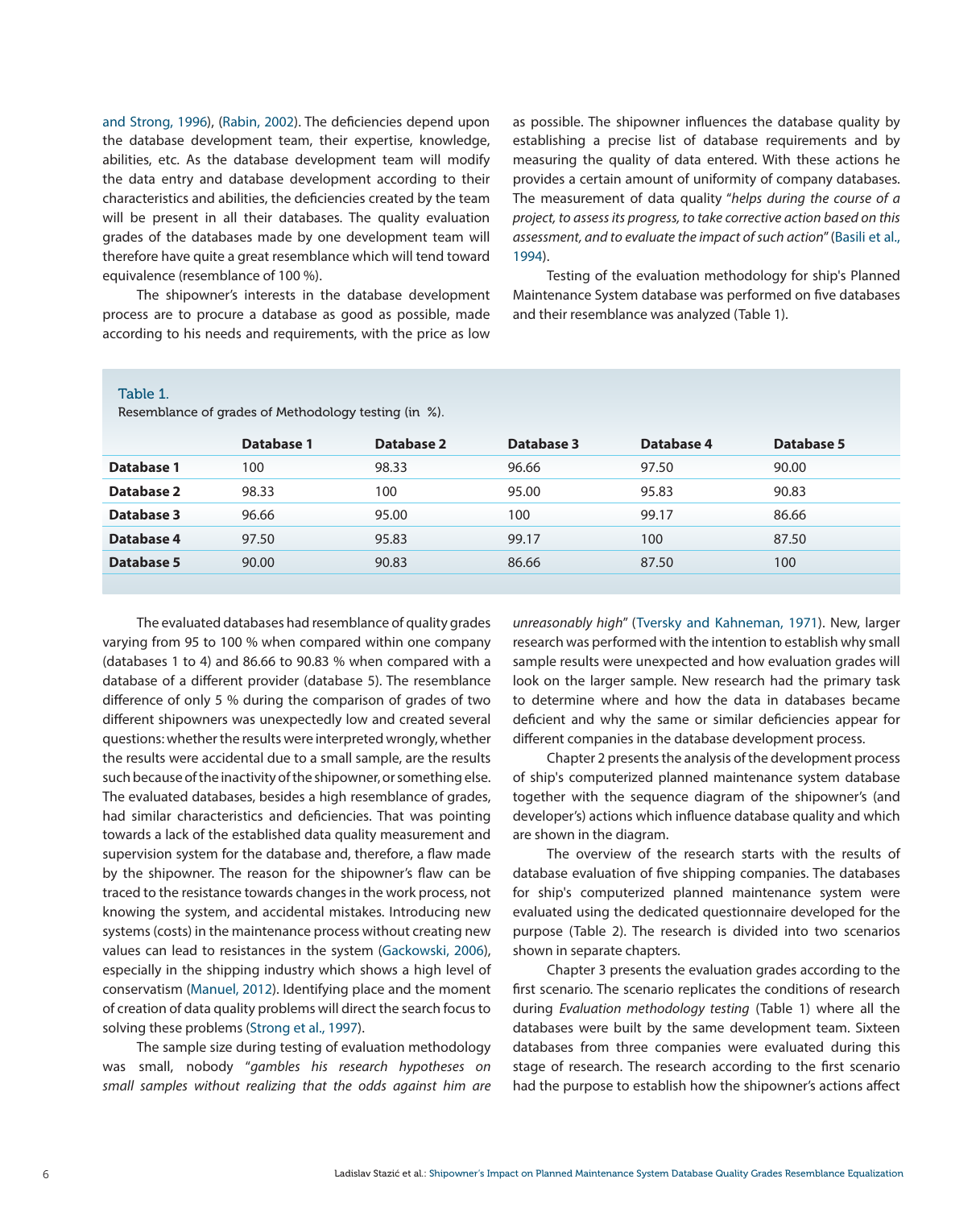creation of database specific features and database quality grades resemblance equalization.

The second scenario covers two companies developing their databases by different development teams. The scenario is described in Chapter 4; twenty-eight databases were evaluated during this phase of the research. The research according to the second scenario had the purpose to establish how the shipowner's actions affect equalizing of quality grades of databases which were very different initially.

Insight into the number of office users and their workload with regard to administration and correction of data in the database is also shown in the paper to enable an additional shipowner's influence.

An analysis of the data in discussion was performed by calculation of the average grade value, calculation and analysis of the resemblance of databases and comparison of the noted major deficiencies. The results are analyzed and compared on company levels and all together, among all the companies.

The conclusion of the paper gives the answer how shipowner's actions influence data quality in the database and explains the results of the research during *Evaluation methodology testing*.

As shipping companies allowed access to their databases and real data strictly under no disclosure condition, in the paper they will be named as companies A, B, C, D, E.

## 2. DATABASE DEVELOPMENT PROCESS

Database development process (Beynon-Davies, 2004), (Watt and Eng, 2014) is modified and applied for ship planned maintenance (Figure 1). The whole process starts with the decision of the shipowner that it is necessary to order creation of ship's Planned Maintenance System (PMS) database, followed with determination of requirements which the database must fulfill.



## Figure 1. PMS DB (Planned Maintenance System Database) development process sequence diagram (based on Watt and Eng, 2014).

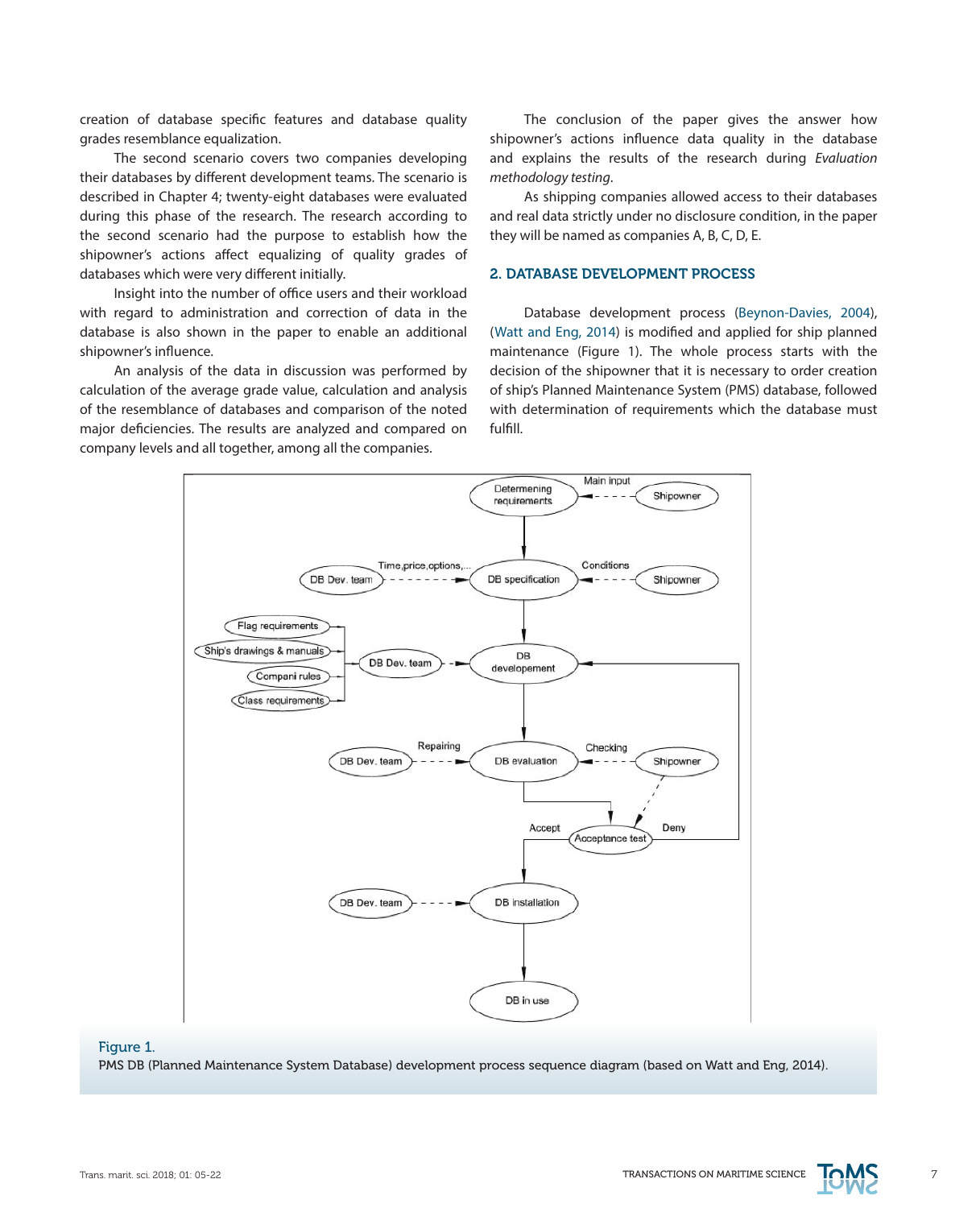The determination of requirements is performed by the shipowner and can be performed with four methods: asking, deriving from an existing information system, synthesis from characteristics of the utilized system, discovering from experimentation with an evolving information system application (Davis, 1982), (Davis and Olson, 1985).

Contracting of the database is the second important step in the database development process and it is performed by both sides, the shipowner and the developer. During the negotiations, they must agree on quite a number of details such as DB data content, price, development time, date of delivery (installation), modes of control, modes of delivery, etc. The shipowner and the developer must specify in detail all the sources of information to be included in DB to avoid receiving of inadequate final product (bad databases).

In the next phase, the shipowner must take care to deliver to the development team complete documentation needed for the insertion of data into DB, consisting of: maker's Instruction manuals for the ship's equipment; the shipowner's company policies and rules; the classification society requirements for the vessel, for example American Bureau of Shipping (ABS rules for conditions of classification, 2016), Det Norske Veritas Germanischer Lloyd (DNV rules for classification of ships, 2003), or Croatian Register of Shipping (CRS rules for classification of ships, 2014); ship's flag state requirements (Guidelines for flag State inspections under the Maritime Labour Convention, 2006).

As data insertion is performed manually, it is susceptible to a significant amount of errors. The most common source of data inaccuracy is the person entering the data and that will always remain a significant problem of data entry (Maydanchik, 2007). After DB developer finishes insertion of data into the database, the shipowner should organize the inspection of data in DB and discover mistakes and deficiencies which should be rectified before the final DB acceptance test.

The final or acceptance test is a test arranged by the shipowner to verify if the whole process of the development was complete and correct (Rogers, 2004). That is a crucial action for the success of the whole project (Miller and Collins, 2001), in case of a positive assessment, DB is installed on board while in case of a negative assessment DB is returned to the developer to rectify the deficiencies.

# 3. RESULTS OF THE FIRST QUALITY EVALUATION OF **DATABASES**

As the law of large numbers guarantees that very large samples will indeed be highly representative (Tversky and Kahneman, 1971), quality evaluation of more databases was arranged. The evaluation was performed using the questionnaire specially developed for the purpose (Table 2).

The evaluation grades of three shipping companies are linked together for an easier overview (Table 3). The evaluations of databases A-1, A-2, A-3, C-1, C-2, C-3, C-4, C-5, C-6, C-7, C-8 were performed by employees of the shipping companies familiar with the computerized PMS and ship's maintenance, therefore the condition of knowing DB structure and data as well as the company rules with regard to ship's maintenance was fulfilled. Analysis of databases B-1, B-2, B-3, B-4, B-5 was performed by one of authors of the paper. Since the evaluator was not familiar with the company rules, evaluation grades might have certain amount of subjectivity.

As an addition to this research there is data about the companies A, B, and C office user's workload with regard to the administration and correction of data (Table 4), given in average daily manhours per DB.

# 4. RESULTS OF THE SECOND QUALITY EVALUATION OF **DATABASES**

The second scenario follows the database quality evaluation grades when the shipowner is the same and the database development team different. The databases of two shipping companies, D and E, were evaluated according to this scenario. The company D's database evaluation (Table 5) was performed by their PMS administrator.

In cooperation with office users, data were collected about the company D's office user's workload with regard to the administration and correction of databases (Table 6), given in average daily manhours per database.

The company E's database evaluation (Table 7) was performed by their junior superintendent who is involved in the maintenance of vessels and works with computerized PMS on daily basis.

The company E's office user's workload with regard to the administration and correction of databases (Table 8) was also taken into consideration; it is presented in the average daily manhours per database.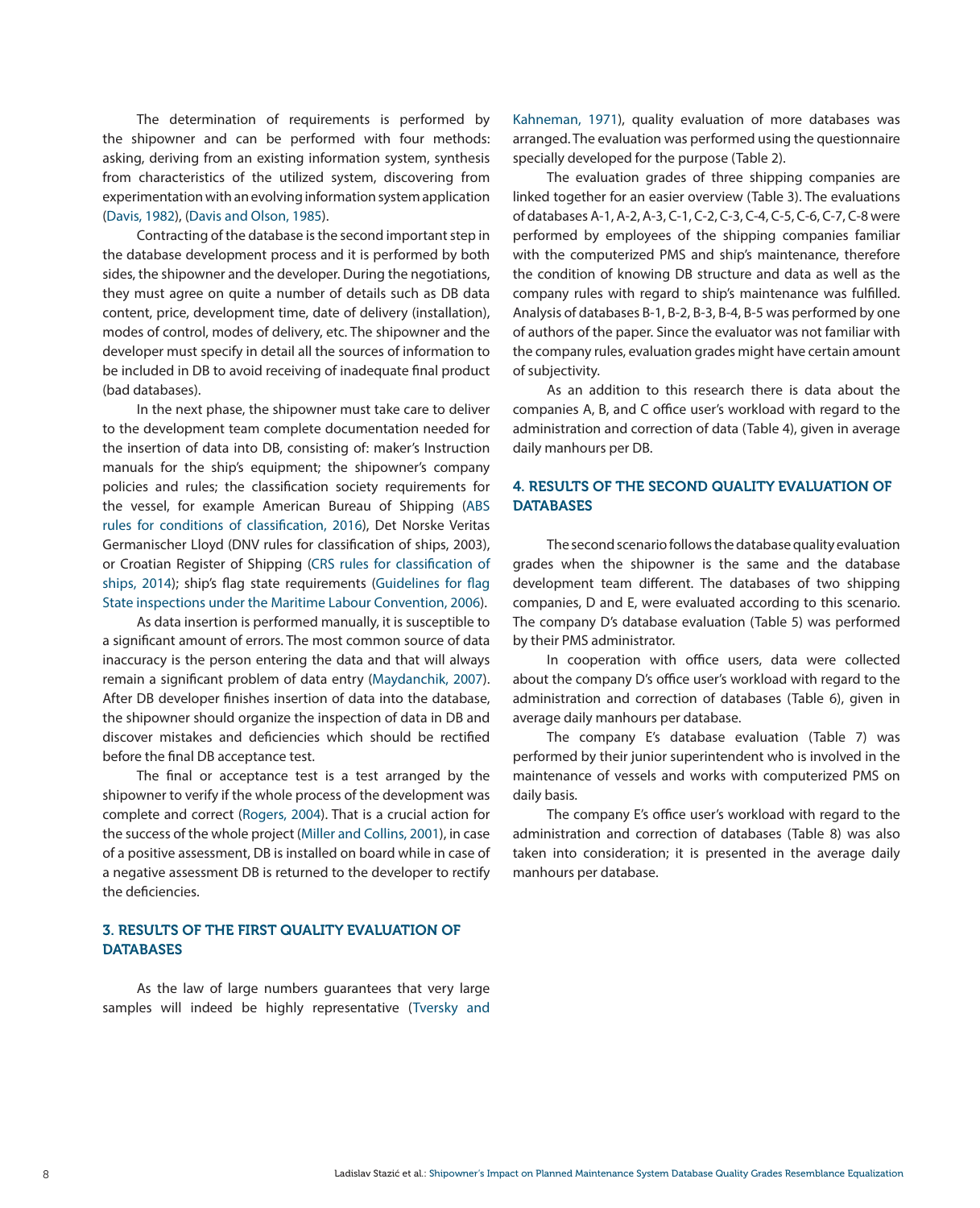# Table 2.

Computerized PMS database evaluation questionnaire.

| Area                              |     | <b>Question</b>                                                                                                              | Grade |
|-----------------------------------|-----|------------------------------------------------------------------------------------------------------------------------------|-------|
|                                   | 01. | Is all the machinery and equipment included in the database?                                                                 |       |
|                                   | 02. | Is all the included equipment marked properly and uniquely, according to their shipboard<br>location and markings?           |       |
|                                   | 03. | Is all the necessary machinery divided to subcomponents (to smaller subsystems) in a logical<br>manner?                      |       |
| <b>Machinery and</b><br>equipment | 04. | Does the machinery or equipment have a larger number of subcomponents than necessary?                                        |       |
|                                   | 05. | Is there equipment or machinery listed in the database more than once, or do they have the<br>same markings or names?        |       |
|                                   | 06. | Is the data about the manufacturer, type and serial number entered to all the relevant items?                                |       |
|                                   | 07. | Do all the equipment and machinery entries have the same style, abbreviations, and<br>markings?                              |       |
|                                   | 08. | Do all the devices in the DB have linked maintenance plan according to the manufacturer's<br>recommendation?                 |       |
|                                   | 09. | Are the manufacturer's recommendations grouped according to devices, periods and<br>company maintenance rules?               |       |
| <b>Jobs inside DB</b>             | 10. | Are all the jobs required by the company policy included in the DB? (e.g. SMS - Safety<br>Management System)?                |       |
|                                   | 11. | Are all the jobs based on the manufacturer's recommendation changed due to the company<br>policy (if exists)?                |       |
|                                   | 12. | Are all the jobs required by flag state rules and regulations included in the DB?                                            |       |
|                                   | 13. | Are all the jobs required by class society included in the DB?                                                               |       |
|                                   | 14. | Is there a number of smaller jobs which can be grouped together?                                                             |       |
|                                   | 15. | Is fire detection sensor list inserted into the DB together with the testing plan?                                           |       |
|                                   | 16. | Is the alarm system and its testing program entered in the DB?                                                               |       |
| <b>Special jobs</b>               | 17. | Is PMS self-improvement program inserted into the DB, and is there control mechanism for<br>PMS DB self-improvement program? |       |
| and rules - DB                    | 18. | Is the critical equipment marked according to company SMS?                                                                   |       |
| jobs general                      | 19. | Are job descriptions written clearly and straightforward?                                                                    |       |
|                                   | 20. | Are jobs created and grouped according to multiplier principle?                                                              |       |
|                                   | 21. | Are all the same type jobs coming from different sources synchronized?                                                       |       |
|                                   | 22. | Are all the same jobs resulting from different requirements (sources) merged?                                                |       |
|                                   | 23. | Are all the required spare parts included in the database?                                                                   |       |
|                                   | 24. | Are spare parts distributed to proper equipment and machinery?                                                               |       |
| <b>Spare parts</b>                | 25. | Are all the spare parts properly marked; do they have sufficient data for ordering?                                          |       |
|                                   | 26. | Is the company critical spare parts list inserted in the DB?                                                                 |       |
|                                   | 27. | Do all the spare parts have the same style, abbreviations, markings, etc.?                                                   |       |
|                                   | 28. | Are there spare parts entered several times?                                                                                 |       |
| <b>Miscellaneous</b>              | 29. | Are all the users inserted in the DB, and are all the access rights defined in order?                                        |       |
|                                   | 30. | Is there any other deficiency noted in the computerized PMS database?                                                        |       |

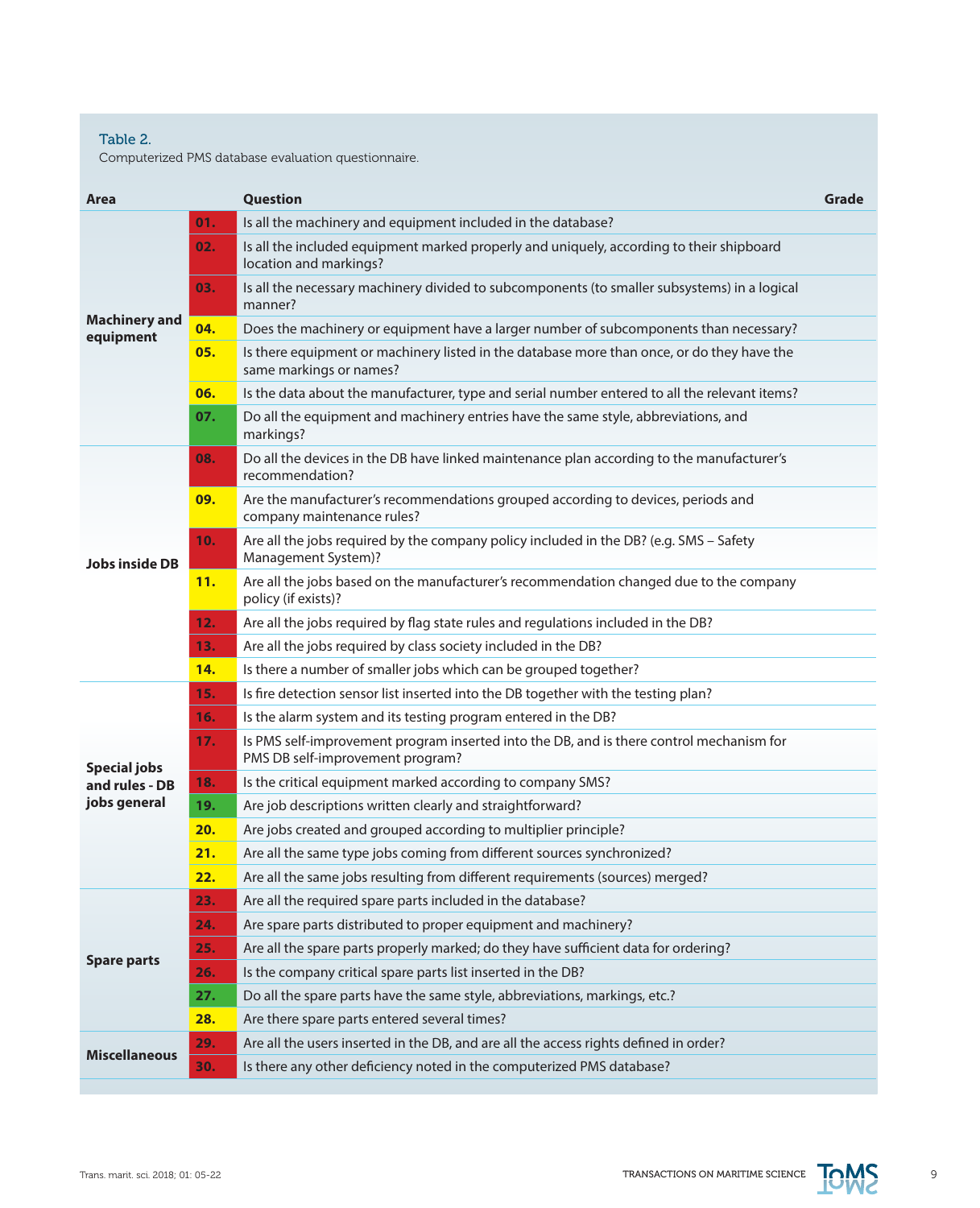## Table 3.

Results of the first quality evaluation of databases.

| Question |                |                |                |       |                |                |                | <b>Database</b> |                |                |                |                |                |                |                |                |
|----------|----------------|----------------|----------------|-------|----------------|----------------|----------------|-----------------|----------------|----------------|----------------|----------------|----------------|----------------|----------------|----------------|
|          | $A-1$          | $A-2$          | $A-3$          | $B-1$ | $B-2$          | $B-3$          | $B-4$          | $B-5$           | $C-1$          | $C-2$          | $C-3$          | $C-4$          | $C-5$          | $C-6$          | $C-7$          | $C-8$          |
| 01.      | 5              | 3              | 5              | 5     | $\overline{4}$ | 5              | 5              | $\overline{4}$  | 5              | 5              | $\overline{4}$ | 5              | 5              | 5              | $\overline{4}$ | 5              |
| 02.      | $\overline{4}$ | 3              | $\overline{4}$ | 5     | 5              | 5              | 5              | 5               | 4              | 4              | 5              | $\overline{4}$ | $\overline{4}$ | $\overline{4}$ | $\overline{4}$ | $\overline{4}$ |
| 03.      | 5              | 5              | 5              | 4     | $\overline{4}$ | 5              | $\overline{4}$ | 5               | $\overline{4}$ | 4              | 5              | 5              | $\overline{4}$ | $\overline{4}$ | $\overline{4}$ | 5              |
| 04.      | 5              | 5              | 5              | 5     | 5              | 5              | 5              | 5               | 5              | 5              | 5              | 5              | 5              | 5              | 5              | 5              |
| 05.      | 5              | 5              | 5              | 5     | 5              | 5              | 5              | 5               | 5              | 5              | 5              | 5              | 5              | 5              | 5              | 5              |
| 06.      | 4              | 3              | 4              | 4     | 4              | $\overline{4}$ | $\overline{4}$ | $\overline{4}$  | 4              | 4              | 3              | 3              | $\overline{4}$ | 4              | 3              | $\overline{4}$ |
| 07.      | 5              | 5              | 5              | 5     | 5              | 5              | 5              | 5               | $\overline{4}$ | $\overline{4}$ | 4              | 5              | 4              | 4              | $\overline{4}$ | 5              |
| 08.      | 5              | 3              | 4              | 5     | 5              | 5              | 5              | 5               | 5              | $\overline{4}$ | 5              | 5              | 5              | 5              | 5              | 5              |
| 09.      | 5              | 5              | 5              | 5     | 5              | 5              | 5              | 5               | $\overline{4}$ | 4              | 4              | 4              | $\overline{4}$ | $\overline{4}$ | $\overline{4}$ | 4              |
| 10.      | $\overline{4}$ | 4              | $\overline{4}$ | 5     | 5              | 5              | 5              | 5               | $\overline{4}$ | 4              | 4              | 4              | 4              | 4              | $\overline{4}$ | 4              |
| 11.      | 5              | 5              | 5              | 4     | 4              | 4              | 4              | 4               | $\overline{2}$ | 3              | $\overline{2}$ | $\overline{2}$ | 3              | $\overline{2}$ | $\mathbf{1}$   | 3              |
| 12.      | $\overline{4}$ | 4              | 4              | 5     | 5              | 5              | 5              | 5               | 3              | 3              | 3              | 3              | 3              | 3              | 3              | 3              |
| 13.      | 5              | 5              | 5              | 5     | 5              | 5              | 5              | 5               | 5              | 5              | 5              | 5              | 5              | 5              | 5              | 5              |
| 14.      | $\overline{4}$ | $\overline{4}$ | 4              | 5     | 5              | 5              | 5              | 5               | $\overline{4}$ | $\overline{4}$ | 4              | 4              | 4              | 4              | 4              | 4              |
| 15.      | 5              | 1              | 3              | 5     | 5              | 5              | 5              | 5               | 5              | 5              | 5              | 1              | 5              | 5              | $\mathbf{1}$   | 5              |
| 16.      | 5              | 1              | $\overline{2}$ | 5     | 5              | 5              | 5              | 5               | 5              | 5              | 5              | 3              | 5              | 5              | $\mathbf{1}$   | 5              |
| 17.      | 5              | 5              | 5              | 5     | 5              | 5              | 5              | 5               | 5              | 5              | 5              | 5              | 5              | 5              | 5              | 5              |
| 18.      | 5              | 5              | 5              | 5     | 5              | 5              | 5              | 5               | 5              | 5              | 5              | 5              | 5              | 5              | 5              | 5              |
| 19.      | 5              | 5              | 5              | 5     | 5              | 5              | 5              | 5               | $\overline{4}$ | $\overline{4}$ | 4              | 4              | 4              | 4              | 4              | 4              |
| 20.      | 4              | 4              | 4              | 3     | 3              | 3              | 3              | 3               | $\overline{4}$ | 4              | 4              | 4              | 4              | 4              | $\overline{4}$ | 4              |
| 21.      | 5              | 5              | 5              | 5     | 5              | 5              | 5              | 5               | $\overline{4}$ | 4              | $\overline{4}$ | $\overline{4}$ | 4              | $\overline{4}$ | $\overline{4}$ | 4              |
| 22.      | 5              | 5              | 5              | 5     | 5              | 5              | 5              | 5               | $\overline{4}$ | $\overline{4}$ | $\overline{4}$ | 4              | 4              | 4              | $\overline{4}$ | 4              |
| 23.      | 5              | $\overline{2}$ | $\overline{4}$ | 5     | 5              | 5              | 5              | 5               | $\overline{4}$ | $\overline{4}$ | $\overline{4}$ | 3              | $\overline{4}$ | $\overline{4}$ | 3              | $\overline{4}$ |
| 24.      | 5              | 5              | 5              | 5     | 5              | 5              | 5              | 5               | 5              | 5              | 5              | 5              | 5              | 5              | 5              | 5              |
| 25.      | 5              | $\overline{2}$ | $\overline{4}$ | 5     | 5              | 5              | 5              | 5               | $\overline{4}$ | 4              | $\overline{4}$ | $\overline{4}$ | 4              | $\overline{4}$ | $\overline{4}$ | $\overline{4}$ |
| 26.      | $\overline{4}$ | $\overline{4}$ | $\overline{4}$ | 3     | 3              | 3              | 3              | 3               | 5              | 5              | 5              | 5              | 5              | 5              | 5              | 5              |
| 27.      | 5              | $\overline{2}$ | $\overline{4}$ | 5     | 5              | 5              | 5              | 5               | 5              | 5              | 5              | 5              | 5              | 5              | 5              | 5              |
| 28.      | 4              | $\overline{4}$ | $\overline{4}$ | 5     | 5              | 5              | 5              | 5               | 5              | 5              | 5              | 5              | 5              | 5              | 5              | 5              |
| 29.      | 5              | 5              | 5              | 5     | 5              | 5              | 5              | 5               | 5              | 5              | 5              | 5              | 5              | 5              | 5              | 5              |
| 30.      | 5              | 5              | 5              | 5     | 5              | 5              | 5              | 5               | $\overline{4}$ | $\overline{4}$ | $\overline{4}$ | 3              | $\overline{4}$ | $\overline{4}$ | 3              | $\overline{4}$ |
|          |                |                |                |       |                |                |                |                 |                |                |                |                |                |                |                |                |

# Table 4.

Office user's workload with regard to administration and correction of the data.

| Database A-1 A-2 A-3 B-1 B-2 B-3 B-4 B-5 C-1 C-2 C-3 C-4 C-5 C-6 C-7 C-8 |  |  |  |  |  |  |     |     |  |
|--------------------------------------------------------------------------|--|--|--|--|--|--|-----|-----|--|
| <b>Work hrs.</b> 0.3 0.3 0.3 1.5 1.5 1.5 1.5 1.5 0.8 0.8 0.8 0.8 0.8     |  |  |  |  |  |  | 0.8 | 0.8 |  |

Remarks: Data were collected in cooperation with PMS DB administrators in the shipping companies. The number under Work hours represents average daily manhours used per administration and correction of each database.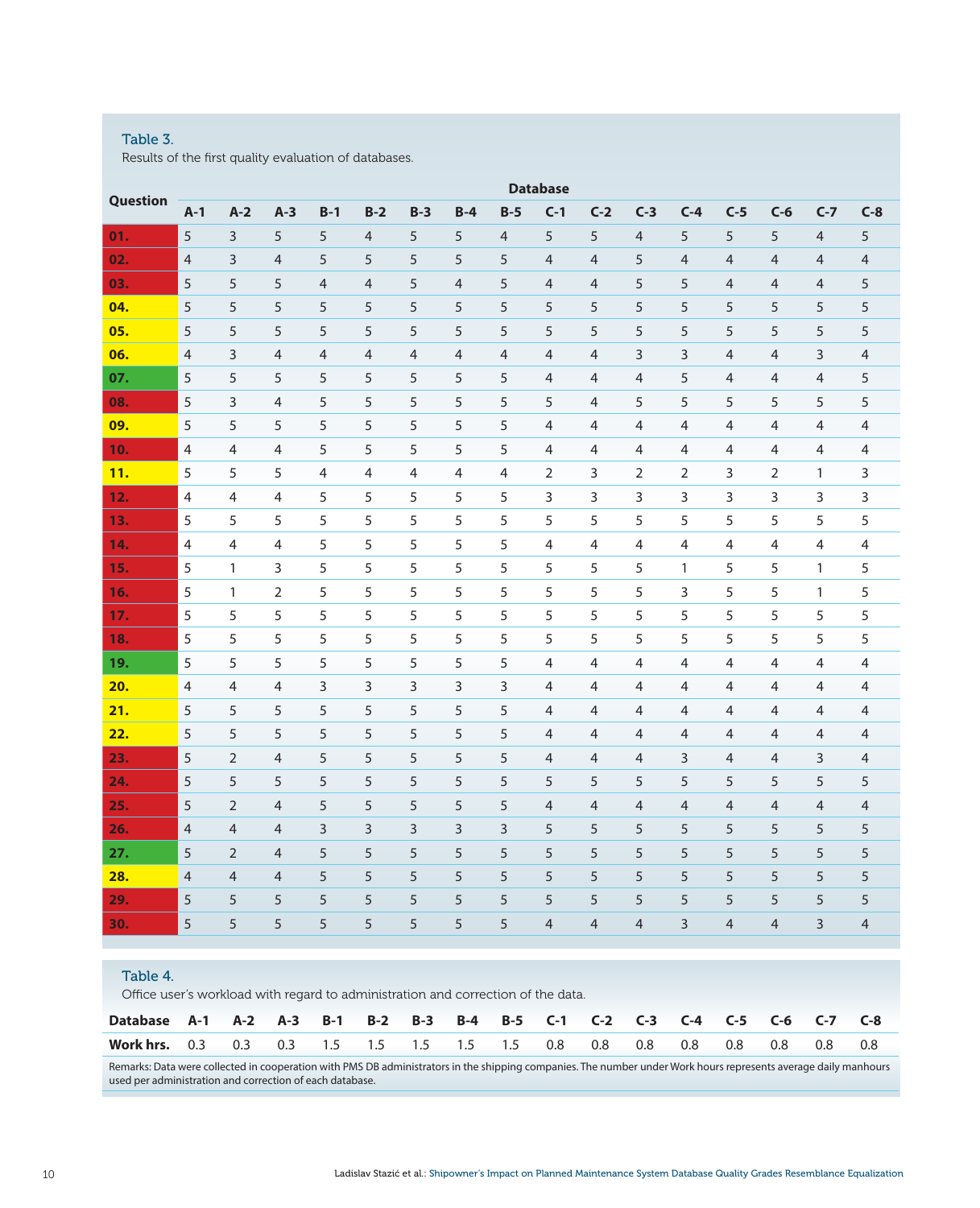# Table 5.

Company D's database evaluation grades.

| Question |                |                |                |                |                |                |                |                |                |                | <b>Database</b> |                |                |                |                |                |                |                |                |
|----------|----------------|----------------|----------------|----------------|----------------|----------------|----------------|----------------|----------------|----------------|-----------------|----------------|----------------|----------------|----------------|----------------|----------------|----------------|----------------|
|          | $D-1$          | $D-2$          | $D-3$          | $D-4$          | $D-5$          | $D-6$          | $D-7$          | $D-8$          | $D-9$          | $D-10$         | $D-11$          | $D-12$         | $D-13$         | $D-14$         | $D-15$         | $D-16$         | $D-17$         | $D-18$         | $D-19$         |
| 01.      | 3              | $\overline{4}$ | $\overline{4}$ | $\overline{4}$ | $\overline{4}$ | 5              | 5              | $\overline{4}$ | 3              | $\overline{4}$ | $\overline{4}$  | $\overline{4}$ | 5              | $\overline{4}$ | 4              | 3              | $\overline{4}$ | $\overline{4}$ | $\overline{4}$ |
| 02.      | 3              | 5              | 5              | 5              | $\overline{4}$ | 5              | 5              | 4              | 3              | 5              | 5               | 5              | 5              | 5              | 5              | 3              | 4              | 5              | 5              |
| 03.      | $\overline{2}$ | $\overline{4}$ | 4              | 3              | $\overline{4}$ | 5              | 5              | $\overline{4}$ | 5              | 5              | $\overline{4}$  | 5              | 5              | 5              | 5              | 4              | 4              | $\overline{4}$ | $\overline{4}$ |
| 04.      | 5              | 4              | 4              | 4              | $\overline{2}$ | 5              | 5              | 4              | 5              | 5              | 4               | 5              | 4              | 4              | 4              | 5              | 2              | 4              | 4              |
| 05.      | 5              | 5              | 5              | 5              | 5              | 5              | 5              | 5              | 5              | 5              | 5               | 5              | 5              | 5              | 5              | 5              | 5              | 5              | 5              |
| 06.      | $\overline{2}$ | 4              | $\overline{4}$ | 3              | 4              | 5              | 5              | $\overline{4}$ | 3              | 4              | 4               | 5              | $\overline{4}$ | 5              | 5              | 3              | 4              | 4              | $\overline{4}$ |
| 07.      | 5              | 5              | 5              | 5              | 5              | 5              | 5              | 5              | 5              | 5              | 5               | 5              | 5              | 5              | 5              | 5              | 5              | 5              | 5              |
| 08.      | 3              | 5              | 4              | 4              | 3              | 5              | 5              | 5              | 2              | 5              | 5               | 5              | 4              | 5              | 5              | $\overline{2}$ | 4              | 4              | 3              |
| 09.      | 3              | 5              | 4              | 4              | 4              | 4              | 4              | 4              | 2              | 4              | 5               | 5              | 4              | 4              | 4              | 3              | 4              | 4              | 4              |
| 10.      | $\mathbf{1}$   | 2              | 2              | $\overline{2}$ | $\overline{2}$ | $\overline{2}$ | $\overline{2}$ | 2              | 1              | 2              | 1               | $\overline{2}$ | 1              | $\overline{2}$ | $\overline{2}$ | 1              | 2              | $\overline{2}$ | $\overline{2}$ |
| 11.      | $\mathbf{1}$   | $\mathbf{1}$   | $\mathbf{1}$   | 1              | $\mathbf{1}$   | 1              | 1              | 1              | $\mathbf{1}$   | 1              | $\mathbf{1}$    | $\mathbf{1}$   | $\mathbf{1}$   | $\mathbf{1}$   | $\mathbf{1}$   | 1              | $\mathbf{1}$   | $\mathbf{1}$   | 1              |
| 12.      | $\mathbf{1}$   | 1              | $\mathbf{1}$   | 1              | $\mathbf{1}$   | $\mathbf{1}$   | $\mathbf{1}$   | $\mathbf{1}$   | 1              | 1              | $\mathbf{1}$    | $\mathbf{1}$   | $\mathbf{1}$   | $\mathbf{1}$   | $\mathbf{1}$   | 1              | $\mathbf{1}$   | $\mathbf{1}$   | $\mathbf{1}$   |
| 13.      | $\mathbf{1}$   | 1              | 1              | $\mathbf{1}$   | $\mathbf{1}$   | 1              | 4              | 1              | 1              | 4              | 1               | 1              | 1              | $\mathbf{1}$   | 1              | 1              | 1              | 4              | 1              |
| 14.      | 1              | 1              | 4              | $\mathbf{1}$   | 1              | 1              | 4              | 2              | 2              | $\overline{4}$ | $\mathbf{1}$    | 1              | $\mathbf{1}$   | 3              | $\mathbf{1}$   | 1              | $\mathbf{1}$   | 4              | 2              |
| 15.      | $\overline{2}$ | 1              | 4              | $\mathbf{1}$   | $\overline{2}$ | $\mathbf{1}$   | 4              | 3              | 3              | $\overline{4}$ | 1               | $\mathbf{1}$   | 1              | 4              | 1              | 2              | $\mathbf{1}$   | 5              | 3              |
| 16.      | 1              | 1              | 3              | $\mathbf{1}$   | $\mathbf{1}$   | 1              | 3              | 1              | 2              | 3              | 1               | $\mathbf{1}$   | 2              | 3              | 1              | 2              | 1              | 3              | 2              |
| 17.      | $\mathbf{1}$   | 1              | $\mathbf{1}$   | 1              | 1              | $\mathbf{1}$   | 1              | 1              | 1              | $\mathbf{1}$   | $\mathbf{1}$    | 1              | 1              | $\mathbf{1}$   | $\mathbf{1}$   | 1              | $\mathbf{1}$   | 1              | 1              |
| 18.      | 1              | 1              | 1              | $\mathbf{1}$   | $\mathbf{1}$   | 1              | 1              | 1              | 1              | 1              | 1               | 1              | $\mathbf{1}$   | 1              | 1              | 1              | $\mathbf{1}$   | $\mathbf{1}$   | 1              |
| 19.      | 4              | 4              | 5              | 4              | 4              | 5              | 5              | 4              | 4              | 5              | 5               | 5              | 5              | 5              | 4              | 4              | $\overline{4}$ | 5              | 4              |
| 20.      | $\overline{2}$ | 5              | 5              | 3              | 4              | 5              | 5              | 4              | $\overline{2}$ | 4              | 4               | 4              | 5              | 4              | 5              | $\overline{2}$ | 3              | 5              | $\overline{4}$ |
| 21.      | 2              | $\overline{4}$ | 4              | 3              | 4              | 5              | 5              | 4              | 3              | $\overline{4}$ | $\overline{4}$  | 4              | 5              | 4              | 4              | 3              | 4              | 5              | $\overline{4}$ |
| 22.      | 5              | 5              | 5              | 5              | 5              | 5              | 5              | 5              | 5              | 5              | 5               | 5              | 5              | 5              | 5              | 5              | 5              | 5              | 5              |
| 23.      | $\mathbf{1}$   | 4              | 5              | $\overline{2}$ | 4              | 4              | 2              | 5              | 1              | $\overline{4}$ | 2               | 4              | 5              | $\overline{4}$ | 4              | 1              | $\overline{4}$ | 3              | 3              |
| 24.      | $\mathbf{1}$   | 4              | 5              | 4              | $\overline{4}$ | 4              | $\overline{4}$ | 5              | 1              | 5              | 4               | $\overline{4}$ | 5              | $\overline{4}$ | 4              | $\mathbf{1}$   | 4              | 4              | 3              |
| 25.      | $\mathbf{1}$   | 4              | 4              | 3              | 3              | 4              | $\overline{4}$ | 5              | $\mathbf{1}$   | $\overline{4}$ | 5               | $\overline{4}$ | 5              | $\overline{4}$ | $\overline{4}$ | 1              | 4              | $\overline{4}$ | $\overline{4}$ |
| 26.      | $\mathbf{1}$   | 1              | $\mathbf{1}$   | $\mathbf{1}$   | $\mathbf{1}$   | 1              | $\mathbf{1}$   | $\mathbf{1}$   | $\mathbf{1}$   | $\mathbf{1}$   | $\mathbf{1}$    | $\mathbf{1}$   | $\mathbf{1}$   | 1              | $\mathbf{1}$   | 1              | $\mathbf{1}$   | $\mathbf{1}$   | $\mathbf{1}$   |
| 27.      | 5              | 5              | 5              | 5              | 5              | 5              | 5              | 5              | 5              | 5              | 5               | 5              | 5              | 5              | 5              | 5              | 5              | 5              | 5              |
| 28.      | 5              | $\overline{4}$ | $\overline{4}$ | 5              | 3              | 4              | 4              | 5              | 4              | 5              | 5               | 5              | 4              | 5              | 5              | 5              | 5              | 5              | 5              |
| 29.      | 5              | 5              | 5              | 5              | 5              | 5              | 5              | 5              | 5              | 5              | 5               | 5              | 5              | 5              | 5              | 5              | 5              | 5              | 5              |
| 30.      | $\mathbf{1}$   | 5              | 5              | 5              | $\mathbf{1}$   | 5              | 5              | 5              | $\mathbf{1}$   | 5              | 5               | 3              | 5              | 5              | 5              | $\mathbf{1}$   | 5              | 3              | $\mathbf{1}$   |

# Table 6.

Company D's office user's workload with regard to administration and correction of the database.

| Database D-1 D-2 D-3 D-4 D-5 D-6 D-7 D-8 D-9 D-10 D-11 D-12 D-13 D-14 D-15 D-16 D-17 D-18 D-19                                     |  |  |  |  |  |  |  |  |                |      |
|------------------------------------------------------------------------------------------------------------------------------------|--|--|--|--|--|--|--|--|----------------|------|
|                                                                                                                                    |  |  |  |  |  |  |  |  | 0.06 0.06 0.06 | 0.06 |
| Remark: The number under Work hours represents the average daily manhours used per administration and correction of each database. |  |  |  |  |  |  |  |  |                |      |

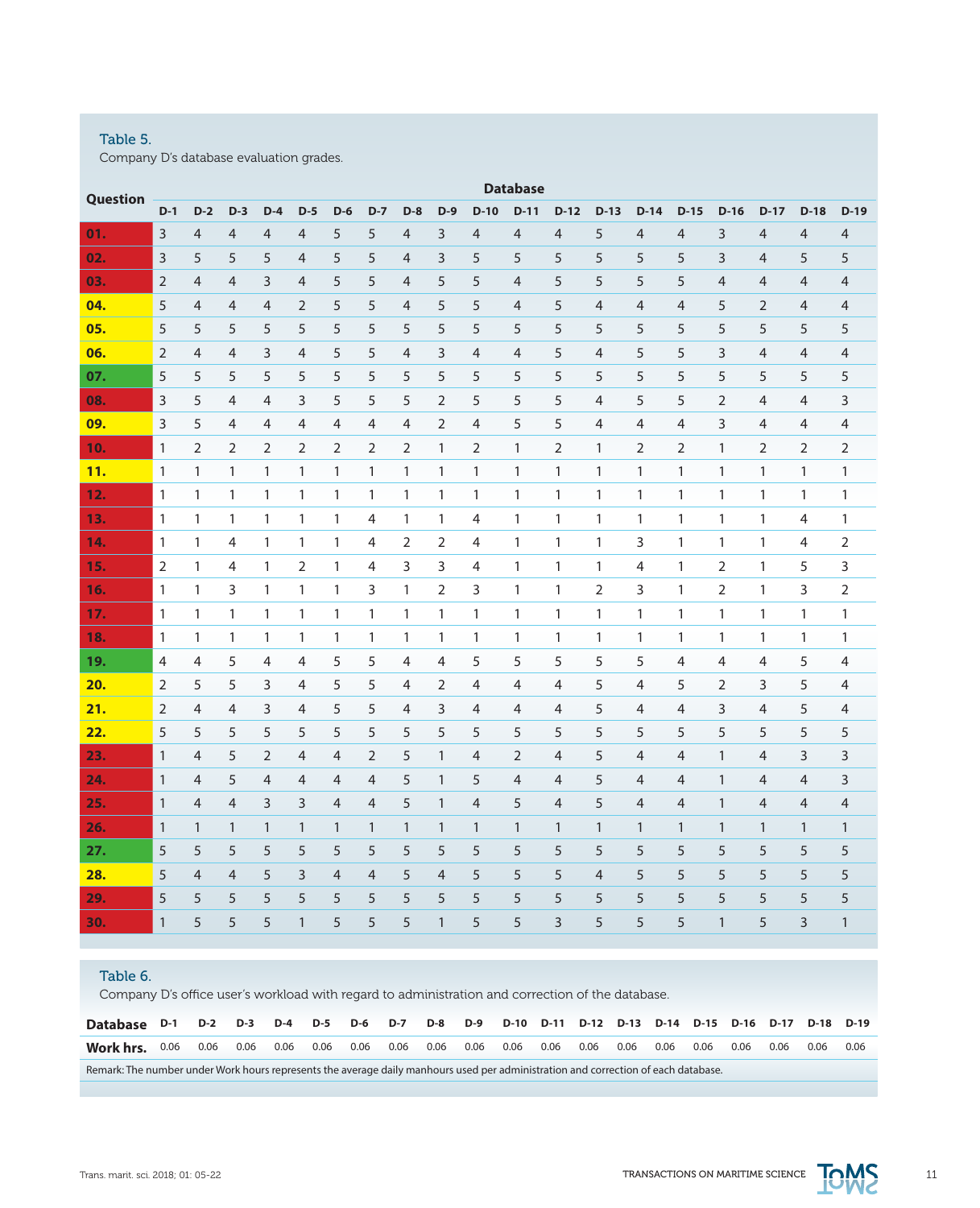# Table 7.

Company E's database evaluation grades.

| Question |                |                |                |                | <b>Database</b> |                |                |                          |                |
|----------|----------------|----------------|----------------|----------------|-----------------|----------------|----------------|--------------------------|----------------|
|          | $E-1$          | $E-2$          | $E-3$          | $E-4$          | $E-5$           | $E-6$          | $E-7$          | $E-8$                    | $E-9$          |
| 01.      | 5              | 5              | 5              | 5              | 5               | 5              | 5              | 5                        | 5              |
| 02.      | $\sqrt{5}$     | 5              | $\sqrt{5}$     | $\sqrt{5}$     | $\sqrt{5}$      | 5              | 5              | 5                        | 5              |
| 03.      | $\sqrt{5}$     | 5              | 5              | $\sqrt{5}$     | 5               | $\sqrt{5}$     | 5              | 5                        | 5              |
| 04.      | 5              | 5              | $\overline{5}$ | $\sqrt{5}$     | 5               | $\overline{5}$ | 5              | 5                        | 5              |
| 05.      | 5              | 5              | 5              | 5              | 5               | 5              | 5              | 5                        | 5              |
| 06.      | $\overline{4}$ | $\overline{4}$ | $\overline{4}$ | $\overline{4}$ | $\overline{4}$  | $\overline{4}$ | $\overline{4}$ | $\overline{\mathcal{A}}$ | $\overline{4}$ |
| 07.      | $\overline{4}$ | $\overline{4}$ | $\overline{4}$ | $\overline{4}$ | $\overline{4}$  | $\overline{4}$ | $\overline{4}$ | $\overline{4}$           | $\overline{4}$ |
| 08.      | 5              | 5              | 5              | 5              | 5               | 5              | 5              | 5                        | 5              |
| 09.      | $\overline{4}$ | $\overline{4}$ | $\overline{4}$ | $\overline{4}$ | $\overline{4}$  | $\overline{4}$ | $\overline{4}$ | $\overline{4}$           | $\overline{4}$ |
| 10.      | 5              | 5              | 5              | 5              | 5               | 5              | 5              | 5                        | 5              |
| 11.      | $\overline{4}$ | $\overline{4}$ | $\overline{4}$ | $\overline{4}$ | $\overline{4}$  | $\overline{4}$ | $\overline{4}$ | $\overline{4}$           | 4              |
| 12.      | $\overline{4}$ | $\overline{4}$ | $\overline{4}$ | $\overline{4}$ | $\overline{4}$  | $\overline{4}$ | $\overline{4}$ | $\overline{4}$           | $\overline{4}$ |
| 13.      | $\sqrt{5}$     | 5              | 5              | 5              | 5               | 5              | 5              | 5                        | 5              |
| 14.      | $\mathbf{1}$   | $\mathbf{1}$   | $\mathbf{1}$   | $\mathbf{1}$   | $\mathbf{1}$    | $\mathbf{1}$   | $\mathbf{1}$   | $\mathbf{1}$             | $\mathbf{1}$   |
| 15.      | 5              | 5              | 5              | 5              | 5               | 5              | 5              | 5                        | 5              |
| 16.      | 5              | 5              | 5              | $\overline{4}$ | $\overline{4}$  | 5              | 5              | $\overline{4}$           | $\overline{4}$ |
| 17.      | 5              | 5              | 5              | 5              | 5               | 5              | 5              | 5                        | 5              |
| 18.      | 5              | 5              | 5              | 5              | 5               | 5              | 5              | 5                        | 5              |
| 19.      | $\sqrt{5}$     | 5              | 5              | 5              | 5               | 5              | 5              | 5                        | 5              |
| 20.      | 5              | 5              | 5              | 5              | 5               | 5              | 5              | 5                        | 5              |
| 21.      | $\overline{4}$ | $\overline{4}$ | $\overline{4}$ | $\overline{4}$ | $\overline{4}$  | $\overline{4}$ | $\overline{4}$ | 4                        | $\overline{4}$ |
| 22.      | 5              | 5              | 5              | 5              | 5               | 5              | 5              | 5                        | 5              |
| 23.      | $\overline{4}$ | 5              | 5              | 5              | $\overline{4}$  | 5              | 5              | $\overline{\mathcal{A}}$ | $\overline{4}$ |
| 24.      | 5              | 5              | 5              | $\sqrt{5}$     | 5               | 5              | 5              | 5                        | 5              |
| 25.      | $\overline{4}$ | $\overline{4}$ | $\overline{4}$ | $\overline{4}$ | $\overline{4}$  | $\overline{4}$ | $\overline{4}$ | $\overline{4}$           | $\overline{4}$ |
| 26.      | $\overline{5}$ | $\sqrt{5}$     | 5              | $\overline{5}$ | 5               | 5              | 5              | 5                        | 5              |
| 27.      | $\overline{5}$ | $\sqrt{5}$     | $\sqrt{5}$     | $\sqrt{5}$     | 5               | 5              | 5              | 5                        | 5              |
| 28.      | $\overline{4}$ | $\overline{4}$ | $\overline{4}$ | $\overline{4}$ | $\overline{4}$  | $\overline{4}$ | $\overline{4}$ | $\overline{4}$           | $\overline{4}$ |
| 29.      | 5              | 5              | 5              | 5              | 5               | 5              | 5              | 5                        | 5              |
| 30.      | 5              | 5              | 5              | 5              | 5               | 5              | 5              | 5                        | 5              |
|          |                |                |                |                |                 |                |                |                          |                |
|          |                |                |                |                |                 |                |                |                          |                |

# Table 8.

Company E's office user's workload with regard to the administration and correction of database.

| Database E-1 | E-2                                                                                                                                | $E-3$ | F-4 |  |  |  |
|--------------|------------------------------------------------------------------------------------------------------------------------------------|-------|-----|--|--|--|
|              |                                                                                                                                    |       |     |  |  |  |
|              | Remark: The number under Work hours represents the average daily manhours used per administration and correction of each database. |       |     |  |  |  |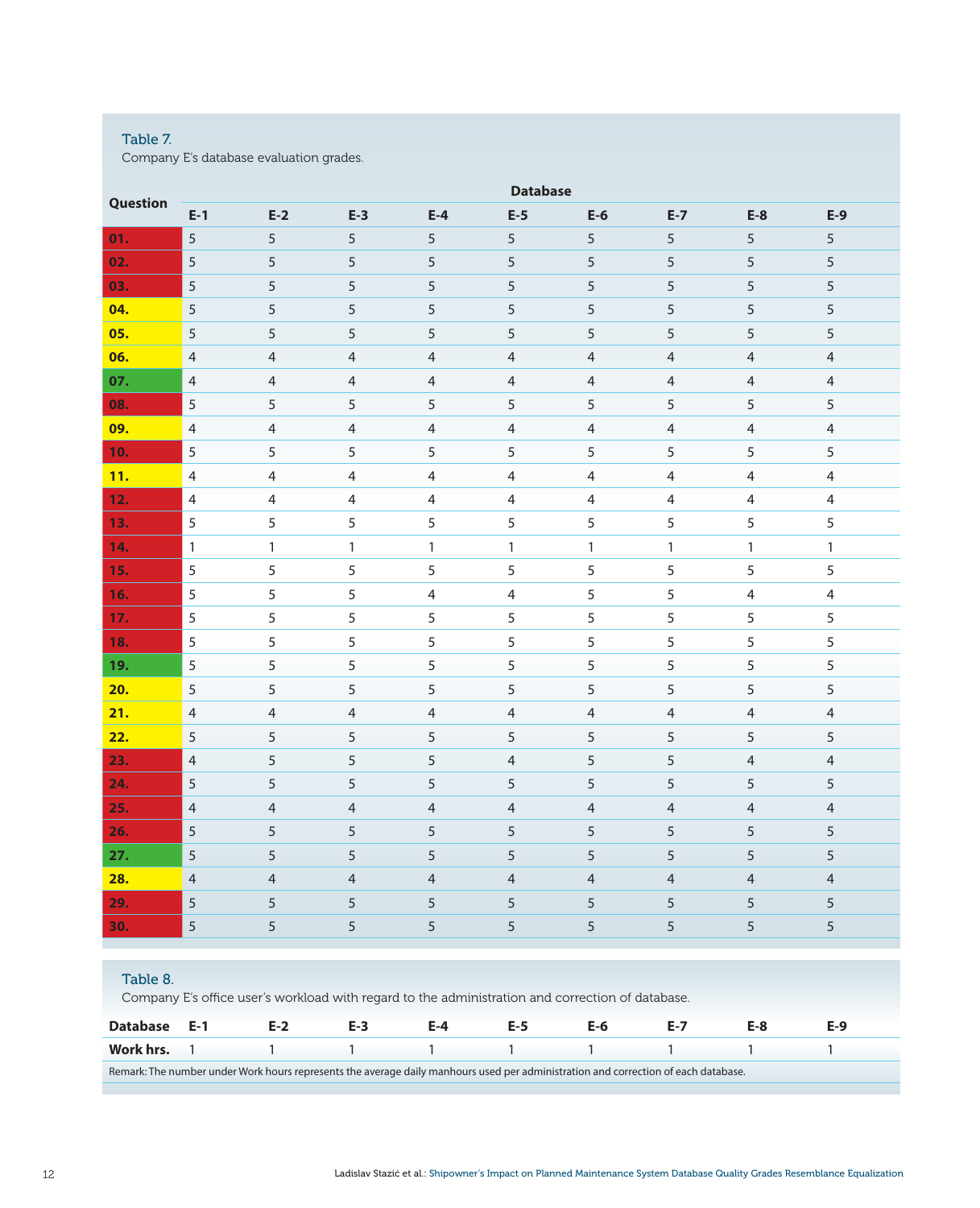## 5. ANALYSIS OF DATABASE EVALUATION RESULTS

Analysis of the database evaluation results is a step that follows the process of evaluation. The analysis started by the calculation of summation of grades and the average grade value for all the databases. The results are shown separately for the first quality evaluation (Table 9) and the second quality evaluation (Table 10 and Table 11).

## Table 9.

Summation of grades and the average grade value for the first quality evaluation.

| Database A-1 A-2 A-3 B-1 B-2 B-3 B-4 B-5 C-1 C-2 C-3 C-4 C-5 C-6 C-7 C-8                                           |     |     |     |     |     |     |         |         |     |     |     |      |     |     |
|--------------------------------------------------------------------------------------------------------------------|-----|-----|-----|-----|-----|-----|---------|---------|-----|-----|-----|------|-----|-----|
| Sum. of<br>grades                                                                                                  | 142 | 119 | 133 | 143 | 142 | 144 | 143 143 | 131 131 | 131 | 124 | 132 | -131 | 118 | 134 |
| Av. grade 4.733 3.967 4.433 4.767 4.733 4.800 4.767 4.767 4.367 4.367 4.367 4.133 4.400 4.367 3.933 4.467<br>value |     |     |     |     |     |     |         |         |     |     |     |      |     |     |

#### Table 10.

Summation of grades and the average grade value for company D.

| <b>Database</b>    |    | D-1 D-2 D-3 D-4 D-5 D-6 D-7 D-8 D-9 |       |       |    |                                                       |     |     |    |     |     | D-10 D-11 D-12 D-13 D-14 D-15 D-16 D-17 D-18 D-19 |     |       |       |       |       |       |       |
|--------------------|----|-------------------------------------|-------|-------|----|-------------------------------------------------------|-----|-----|----|-----|-----|---------------------------------------------------|-----|-------|-------|-------|-------|-------|-------|
| Sum. of<br>grades  | 74 | 101                                 | 110   | 92    | 89 | 106                                                   | 115 | 105 | 79 | 115 | 100 | 103                                               | 106 | 110   | 103   | - 78  | 95    | 111   | 96    |
| Av. grade<br>value |    | 2.467 3.367                         | 3.667 | 3.067 |    | 2.967 3.533 3.833 3.500 2.633 3.833 3.333 3.433 3.533 |     |     |    |     |     |                                                   |     | 3.667 | 3.433 | 2.600 | 3.167 | 3.700 | 3.200 |

#### Table 11.

Summation of grades and the average grade value for company E.

| <b>Database</b>    | $E-1$ | $E-2$ | $E-3$ | $E-4$ | $E-5$ | $E-6$ | $E-7$ | $E-8$ | $E-9$ |
|--------------------|-------|-------|-------|-------|-------|-------|-------|-------|-------|
| Sum. of<br>grades  | 137   | 138   | 138   | 137   | 136   | 138   | 138   | 136   | 136   |
| Av. grade<br>value | 4.567 | 4.600 | 4.600 | 4.567 | 4.533 | 4.600 | 4.600 | 4.533 | 4.533 |

The resemblance analysis of the evaluation grades was made according to Equation 1 [\(Stazić at al, 2017](http://www.imo.org)) as the next step of the analysis:

$$
S = 100 - \frac{100}{nQ} \sum |Ri_{bj} - Ri_{bk}| \cdot \frac{1}{nG - 1} [96]
$$
 (1)

where: S – resemblance of grades of two databases nQ – total number of questions Ri–answer on  $i<sup>th</sup>$  question (i = 1, 2 ... n) bj – *j th* evaluated database, bk –  $k^{th}$  evaluated database; (j, k = 1, 2 ... m, j  $\neq$  k) nG – total number of grades

The calculated results are divided into three tables, one for the first quality evaluation (Table 12), and the other two for the second quality evaluation (Table 13 and Table 14).

The final part of the analysis of quality evaluation results is made with an overview of the questions which received grades 1, 2 or 3 (i.e. received lower grades). Different characteristics of databases are noted during this part of analysis. Company E database evaluation grades (Table 7) have only one area with a lower grade (question 14 in Table 2). The first scenario evaluation grades (Table 3) have several questions with lower grades, which are grouped into one excerpt for an easier overview (Table 15). The company D's evaluation grades (Table 5) present a huge number of questions with lower grades and that excerpt is much larger (Table 16).

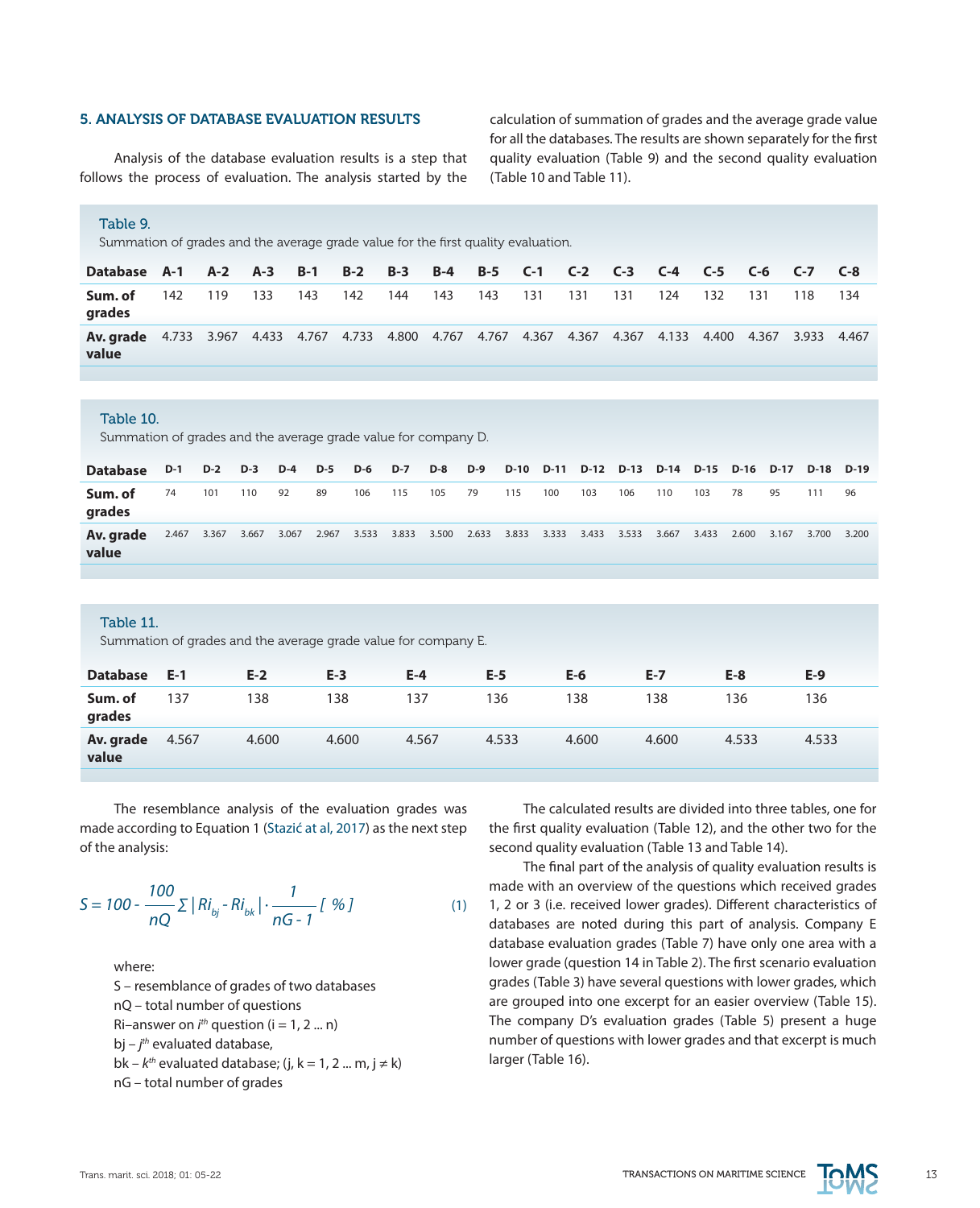| Table 12.                                                                           |
|-------------------------------------------------------------------------------------|
| Resemblance analysis of the evaluation grades for the first quality evaluation (%). |

|       | $A-1$ | $A-2$ | $A-3$ | $B-1$ | $B-2$ | $B-3$ | $B-4$ | $B-5$ | $C-1$ | $C-2$ | $C-3$ | $C-4$ | $C-5$ | $C-6$ | $C-7$ | $C-8$ |
|-------|-------|-------|-------|-------|-------|-------|-------|-------|-------|-------|-------|-------|-------|-------|-------|-------|
| $A-1$ | 100   | 80.83 | 92.50 | 92.50 | 91.67 | 93.33 | 92.50 | 92.50 | 87.50 | 87.50 | 85.83 | 81.67 | 88.33 | 87.50 | 76.67 | 90.00 |
| $A-2$ | 80.83 | 100   | 88.33 | 73.33 | 74.17 | 74.17 | 73.33 | 75.00 | 71.67 | 73.33 | 73.33 | 79.17 | 72.50 | 71.67 | 79.17 | 74.17 |
| $A-3$ | 92.50 | 88.33 | 100   | 85.00 | 84.17 | 85.83 | 85.00 | 85.00 | 83.33 | 85.00 | 81.67 | 84.17 | 84.17 | 83.33 | 80.83 | 85.83 |
| $B-1$ | 92.50 | 73.33 | 85.00 | 100   | 99.17 | 99.17 | 100   | 98.33 | 85.00 | 85.00 | 83.33 | 77.50 | 85.83 | 85.00 | 74.17 | 85.83 |
| $B-2$ | 91.67 | 74.17 | 84.17 | 99.17 | 100   | 98.33 | 99.17 | 99.17 | 84.17 | 84.17 | 84.17 | 76.67 | 85.00 | 84.17 | 75.00 | 85.00 |
| $B-3$ | 93.33 | 74.17 | 85.83 | 99.17 | 98.33 | 100   | 99.17 | 99.17 | 84.17 | 84.17 | 84.17 | 78.33 | 85.00 | 84.17 | 73.33 | 86.67 |
| $B-4$ | 92.50 | 73.33 | 85.00 | 100   | 99.17 | 99.17 | 100   | 98.33 | 85.00 | 85.00 | 83.33 | 77.50 | 85.83 | 85.00 | 74.17 | 85.83 |
| $B-5$ | 92.50 | 75.00 | 85.00 | 98.33 | 99.17 | 99.17 | 98.33 | 100   | 83.33 | 83.33 | 85.00 | 77.50 | 84.17 | 83.33 | 74.17 | 85.83 |
| $C-1$ | 87.50 | 71.67 | 83.33 | 85.00 | 84.17 | 84.17 | 85.00 | 83.33 | 100   | 98.33 | 96.67 | 90.83 | 99.17 | 100   | 89.17 | 97.50 |
| $C-2$ | 87.50 | 73.33 | 85.00 | 85.00 | 84.17 | 84.17 | 85.00 | 83.33 | 98.33 | 100   | 95.00 | 89.17 | 99.17 | 98.33 | 87.50 | 97.50 |
| $C-3$ | 85.83 | 73.33 | 81.67 | 83.33 | 84.17 | 84.17 | 83.33 | 85.00 | 96.67 | 95.00 | 100   | 90.83 | 95.83 | 96.67 | 89.17 | 95.83 |
| $C-4$ | 81.67 | 79.17 | 84.17 | 77.50 | 76.67 | 78.33 | 77.50 | 77.50 | 90.83 | 89.17 | 90.83 | 100   | 90.00 | 90.83 | 95.00 | 91.67 |
| $C-5$ | 88.33 | 72.50 | 84.17 | 85.83 | 85.00 | 85.00 | 85.83 | 84.17 | 99.17 | 99.17 | 95.83 | 90.00 | 100   | 99.17 | 88.33 | 98.33 |
| $C-6$ | 87.50 | 71.67 | 83.33 | 85.00 | 84.17 | 84.17 | 85.00 | 83.33 | 100   | 98.33 | 96.67 | 90.83 | 99.17 | 100   | 89.17 | 97.50 |
| $C-7$ | 76.67 | 79.17 | 80.83 | 74.17 | 75.00 | 73.33 | 74.17 | 74.17 | 89.17 | 87.50 | 89.17 | 95.00 | 88.33 | 89.17 | 100   | 86.67 |
| $C-8$ | 90.00 | 74.17 | 85.83 | 85.83 | 85.00 | 86.67 | 85.83 | 85.83 | 97.50 | 97.50 | 95.83 | 91.67 | 98.33 | 97.50 | 86.67 | 100   |

Remark: The green squares represent the resemblance analysis of the evaluation grades within each company.

# Table 13.

Resemblance analysis of the evaluation grades for company D ( %).

|        | $D-1$ | $D-2$ | $D-3$ | $D-4$ | $D-5$ | $D-6$ | $D-7$ | $D-8$ | $D-9$             | $D-10$ | $D-11$      | $D-12$ | $D-13$ | $D-14$ | $D-15$ | $D-16$ | $D-17$ | D-18  | $D-19$ |
|--------|-------|-------|-------|-------|-------|-------|-------|-------|-------------------|--------|-------------|--------|--------|--------|--------|--------|--------|-------|--------|
| $D-1$  | 100   | 72.50 | 66.67 | 81.67 | 79.17 | 70.00 | 64.17 | 72.50 | 90.83             | 65.83  | 75.00       | 74.17  | 68.33  | 68.33  | 72.50  | 95.00  | 75.83  | 67.50 | 80.00  |
| $D-2$  | 72.50 | 100   | 89.17 | 90.83 | 88.33 | 94.17 | 83.33 | 91.67 | 71.67             | 85.00  | 94.17       | 93.33  | 90.83  | 89.17  | 96.67  | 74.17  | 93.33  | 83.33 | 87.50  |
| $D-3$  | 66.67 | 89.17 | 100   | 83.33 | 82.50 | 86.67 | 89.17 | 90.83 | 70.83             | 92.50  | 85.00       | 84.17  | 90.00  | 93.33  | 87.50  | 70.00  | 85.83  | 90.83 | 86.67  |
| $D-4$  | 81.67 | 90.83 | 83.33 | 100   | 85.83 | 86.67 | 79.17 | 87.50 | 77.50             | 80.83  | 91.67       | 87.50  | 85.00  | 85.00  | 90.83  | 81.67  | 92.50  | 80.83 | 80.83  |
| $D-5$  | 79.17 | 88.33 | 82.50 | 85.83 | 100   | 84.17 | 75.00 | 86.67 | 78.33             | 78.33  | 84.17       | 86.67  | 82.50  | 82.50  | 86.67  | 80.83  | 91.67  | 80.00 | 90.83  |
| $D-6$  | 70.00 | 94.17 | 86.67 | 86.67 | 84.17 | 100   | 89.17 | 87.50 | 70.83             | 85.83  | 90.00       | 94.17  | 93.33  | 90.00  | 95.83  | 71.67  | 89.17  | 82.50 | 83.33  |
| $D-7$  | 64.17 | 83.33 | 89.17 | 79.17 | 75.00 | 89.17 | 100   | 81.67 | 70.00             | 93.33  | 82.50       | 83.33  | 84.17  | 90.83  | 85.00  | 67.50  | 78.33  | 91.67 | 80.83  |
| $D-8$  | 72.50 | 91.67 | 90.83 | 87.50 | 86.67 | 87.50 | 81.67 | 100   | 73.33             | 88.33  | 90.83       | 88.33  | 89.17  | 90.83  | 91.67  | 74.17  | 91.67  | 83.33 | 89.17  |
| $D-9$  | 90.83 | 71.67 | 70.83 | 77.50 | 78.33 | 70.83 | 70.00 | 73.33 | 100               | 70.00  | 72.50       | 73.33  | 70.83  | 72.50  | 71.67  | 95.83  | 73.33  | 70.00 | 82.50  |
| $D-10$ | 65.83 | 85.00 | 92.50 | 80.83 | 78.33 | 85.83 | 93.33 | 88.33 | 70.00             | 100    | 84.17       | 86.67  | 84.17  | 94.17  | 86.67  | 69.17  | 83.33  | 91.67 | 84.17  |
| D-11   | 75.00 | 94.17 | 85.00 | 91.67 | 84.17 | 90.00 | 82.50 | 90.83 | 72.50             | 84.17  | 100         | 92.50  | 90.00  | 88.33  | 92.50  | 76.67  | 90.83  | 82.50 | 86.67  |
| D-12   | 74.17 | 93.33 | 84.17 | 87.50 | 86.67 | 94.17 | 83.33 | 88.33 | 73.33             | 86.67  | 92.50       | 100    | 87.50  | 90.83  | 95.00  | 75.83  | 90.00  | 83.33 | 87.50  |
| $D-13$ | 68.33 | 90.83 | 90.00 | 85.00 | 82.50 | 93.33 | 84.17 | 89.17 | 70.83             | 84.17  | 90.00       | 87.50  | 100    | 86.67  | 90.83  | 71.67  | 87.50  | 82.50 | 83.33  |
|        | 68.33 | 89.17 | 93.33 | 85.00 | 82.50 | 90.00 | 90.83 | 90.83 | 72.50             | 94.17  | 88.33       | 90.83  | 86.67  | 100    | 92.50  | 71.67  | 87.50  | 89.17 | 88.33  |
|        | 72.50 | 96.67 | 87.50 | 90.83 | 86.67 | 95.83 | 85.00 | 91.67 | 71.67             | 86.67  | 92.50       | 95.00  | 90.83  | 92.50  | 100    | 74.17  | 93.33  | 83.33 | 87.50  |
| $D-16$ | 95.00 | 74.17 | 70.00 | 81.67 | 80.83 | 71.67 | 67.50 | 74.17 | 95.83             | 69.17  | 76.67       | 75.83  | 71.67  | 71.67  | 74.17  | 100    | 77.50  | 70.83 | 83.33  |
| $D-17$ | 75.83 | 93.33 | 85.83 | 92.50 | 91.67 | 89.17 | 78.33 | 91.67 | 73.33             | 83.33  | 90.83       | 90.00  | 87.50  | 87.50  | 93.33  | 77.50  | 100    | 81.67 | 87.50  |
| $D-18$ | 67.50 | 83.33 | 90.83 | 80.83 | 80.00 | 82.50 | 91.67 | 83.33 | 70.00             | 91.67  | 82.50       | 83.33  | 82.50  | 89.17  | 83.33  | 70.83  | 81.67  | 100   | 87.50  |
| $D-19$ | 80.00 | 87.50 | 86.67 | 80.83 | 90.83 | 83.33 | 80.83 |       | 89.17 82.50 84.17 |        | 86.67 87.50 |        | 83.33  | 88.33  | 87.50  | 83.33  | 87.50  | 87.50 | 100    |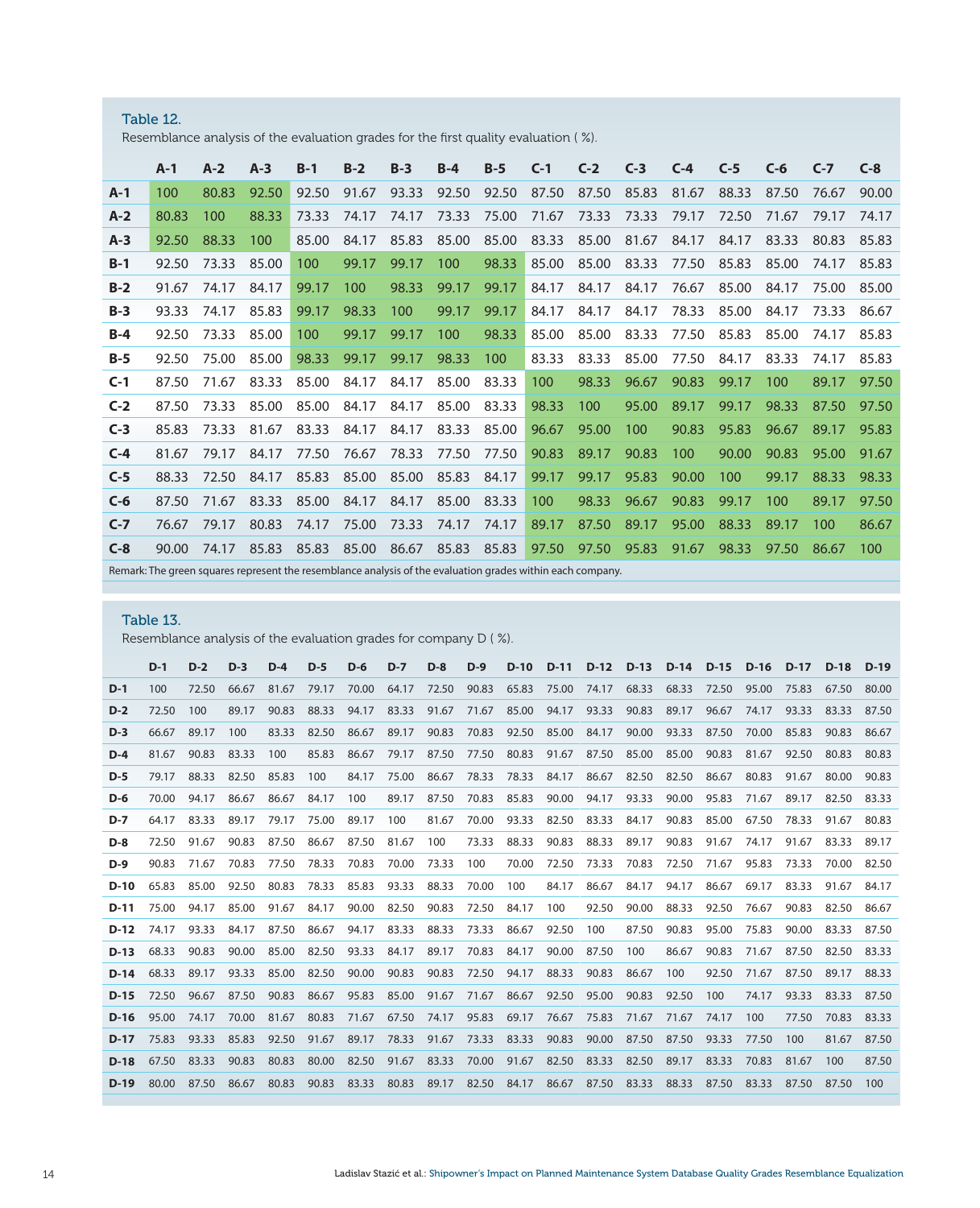# Table 14. Resemblance analysis of the evaluation grades for company E ( %)

|       | $E-1$ | $E-2$ | $E-3$ | $E-4$ | $E-5$ | $E-6$ | $E-7$ | $E-8$ | $E-9$ |
|-------|-------|-------|-------|-------|-------|-------|-------|-------|-------|
| $E-1$ | 100   | 99.17 | 99.17 | 98.33 | 99.17 | 99.17 | 99.17 | 99.17 | 99.17 |
| $E-2$ | 99.17 | 100   | 100   | 99.17 | 98.33 | 100   | 100   | 98.33 | 98.33 |
| $E-3$ | 99.17 | 100   | 100   | 99.17 | 98.33 | 100   | 100   | 98.33 | 98.33 |
| $E-4$ | 98.33 | 99.17 | 99.17 | 100   | 99.17 | 99.17 | 99.17 | 99.17 | 99.17 |
| $E-5$ | 99.17 | 98.33 | 98.33 | 99.17 | 100   | 98.33 | 98.33 | 100   | 100   |
| $E-6$ | 99.17 | 100   | 100   | 99.17 | 98.33 | 100   | 100   | 98.33 | 98.33 |
| $E-7$ | 99.17 | 100   | 100   | 99.17 | 98.33 | 100   | 100   | 98.33 | 98.33 |
| $E-8$ | 99.17 | 98.33 | 98.33 | 99.17 | 100   | 98.33 | 98.33 | 100   | 100   |
| $E-9$ | 99.17 | 98.33 | 98.33 | 99.17 | 100   | 98.33 | 98.33 | 100   | 100   |
|       |       |       |       |       |       |       |       |       |       |

# Table 15.

Questions for the first quality evaluation with lower evaluation grades.

|                                                                                                    | <b>Database</b> |                |                |                |                |                |                |                |                |                |                |                |                |                |                |                |
|----------------------------------------------------------------------------------------------------|-----------------|----------------|----------------|----------------|----------------|----------------|----------------|----------------|----------------|----------------|----------------|----------------|----------------|----------------|----------------|----------------|
| Question                                                                                           | $A-1$           | $A-2$          | $A-3$          | $B-1$          | $B-2$          | $B-3$          | $B-4$          | $B-5$          | $C-1$          | $C-2$          | $C-3$          | $C-4$          | $C-5$          | $C-6$          | $C-7$          | $C-8$          |
| 01.                                                                                                | 5               | 3              | 5              | 5              | $\overline{4}$ | 5              | 5              | $\overline{4}$ | 5              | 5              | $\overline{4}$ | 5              | 5              | 5              | $\overline{4}$ | 5              |
| 02.                                                                                                | $\overline{4}$  | 3              | 4              | 5              | 5              | 5              | 5              | 5              | $\overline{4}$ | 4              | 5              | $\overline{4}$ | $\overline{4}$ | $\overline{4}$ | $\overline{4}$ | 4              |
| 06.                                                                                                | $\overline{4}$  | 3              | $\overline{4}$ | $\overline{4}$ | $\overline{4}$ | $\overline{4}$ | $\overline{4}$ | $\overline{4}$ | $\overline{4}$ | 4              | 3              | 3              | $\overline{4}$ | $\overline{4}$ | 3              | 4              |
| 08.                                                                                                | 5               | 3              | $\overline{4}$ | 5              | 5              | 5              | 5              | 5              | 5              | $\overline{4}$ | 5              | 5              | 5              | 5              | 5              | 5              |
| 10.                                                                                                | $\overline{4}$  | $\overline{4}$ | $\overline{4}$ | 5              | 5              | 5              | 5              | 5              | $\overline{4}$ | $\overline{4}$ | $\overline{4}$ | $\overline{4}$ | $\overline{4}$ | $\overline{4}$ | $\overline{4}$ | 4              |
| 11.                                                                                                | 5               | 5              | 5              | $\overline{4}$ | $\overline{4}$ | $\overline{4}$ | $\overline{4}$ | 4              | $\overline{2}$ | 3              | $\overline{2}$ | $\overline{2}$ | $\overline{3}$ | $\overline{2}$ | 1              | 3              |
| 12.                                                                                                | $\overline{4}$  | 4              | 4              | 5              | 5              | 5              | 5              | 5              | 3              | 3              | 3              | 3              | $\overline{3}$ | $\overline{3}$ | 3              | 3              |
| 14.                                                                                                | $\overline{4}$  | 4              | 4              | 5              | 5              | 5              | 5              | 5              | $\overline{4}$ | 4              | 4              | $\overline{4}$ | $\overline{4}$ | $\overline{4}$ | $\overline{4}$ | 4              |
| 15.                                                                                                | 5               | $\mathbf{1}$   | 3              | 5              | 5              | 5              | 5              | 5              | 5              | 5              | 5              | $\mathbf{1}$   | 5              | 5              | 1              | 5              |
| 16.                                                                                                | 5               | 1              | $\overline{2}$ | 5              | 5              | 5              | 5              | 5              | 5              | 5              | 5              | 3              | 5              | 5              | 1              | 5              |
| 20.                                                                                                | $\overline{4}$  | $\overline{4}$ | 4              | 3              | 3              | 3              | 3              | 3              | $\overline{4}$ | 4              | 4              | $\overline{4}$ | $\overline{4}$ | $\overline{4}$ | $\overline{4}$ | 4              |
| 21.                                                                                                | 5               | 5              | 5              | 5              | 5              | 5              | 5              | 5              | $\overline{4}$ | 4              | 4              | 4              | $\overline{4}$ | $\overline{4}$ | $\overline{4}$ | $\overline{4}$ |
| 23.                                                                                                | 5               | $\overline{2}$ | $\overline{4}$ | 5              | 5              | 5              | 5              | 5              | $\overline{4}$ | $\overline{4}$ | $\overline{4}$ | 3              | $\overline{4}$ | $\overline{4}$ | 3              | $\overline{4}$ |
| 25.                                                                                                | 5               | $\overline{2}$ | 4              | 5              | 5              | 5              | 5              | 5              | 4              | 4              | 4              | 4              | $\overline{4}$ | $\overline{4}$ | $\overline{4}$ | $\overline{4}$ |
| 26.                                                                                                | $\overline{4}$  | $\overline{4}$ | $\overline{4}$ | 3              | 3              | $\overline{3}$ | $\overline{3}$ | 3              | 5              | 5              | 5              | 5              | 5              | 5              | 5              | 5              |
| 27.                                                                                                | 5               | $\overline{2}$ | $\overline{4}$ | 5              | 5              | 5              | 5              | 5              | 5              | 5              | 5              | 5              | 5              | 5              | 5              | 5              |
| 30.                                                                                                | 5               | 5              | 5              | 5              | 5              | 5              | 5              | 5              | $\overline{4}$ | $\overline{4}$ | $\overline{4}$ | $\overline{3}$ | $\overline{4}$ | $\overline{4}$ | 3              | $\overline{4}$ |
| Remark: The red grades are the grades with lower evaluation result, where improvement is possible. |                 |                |                |                |                |                |                |                |                |                |                |                |                |                |                |                |

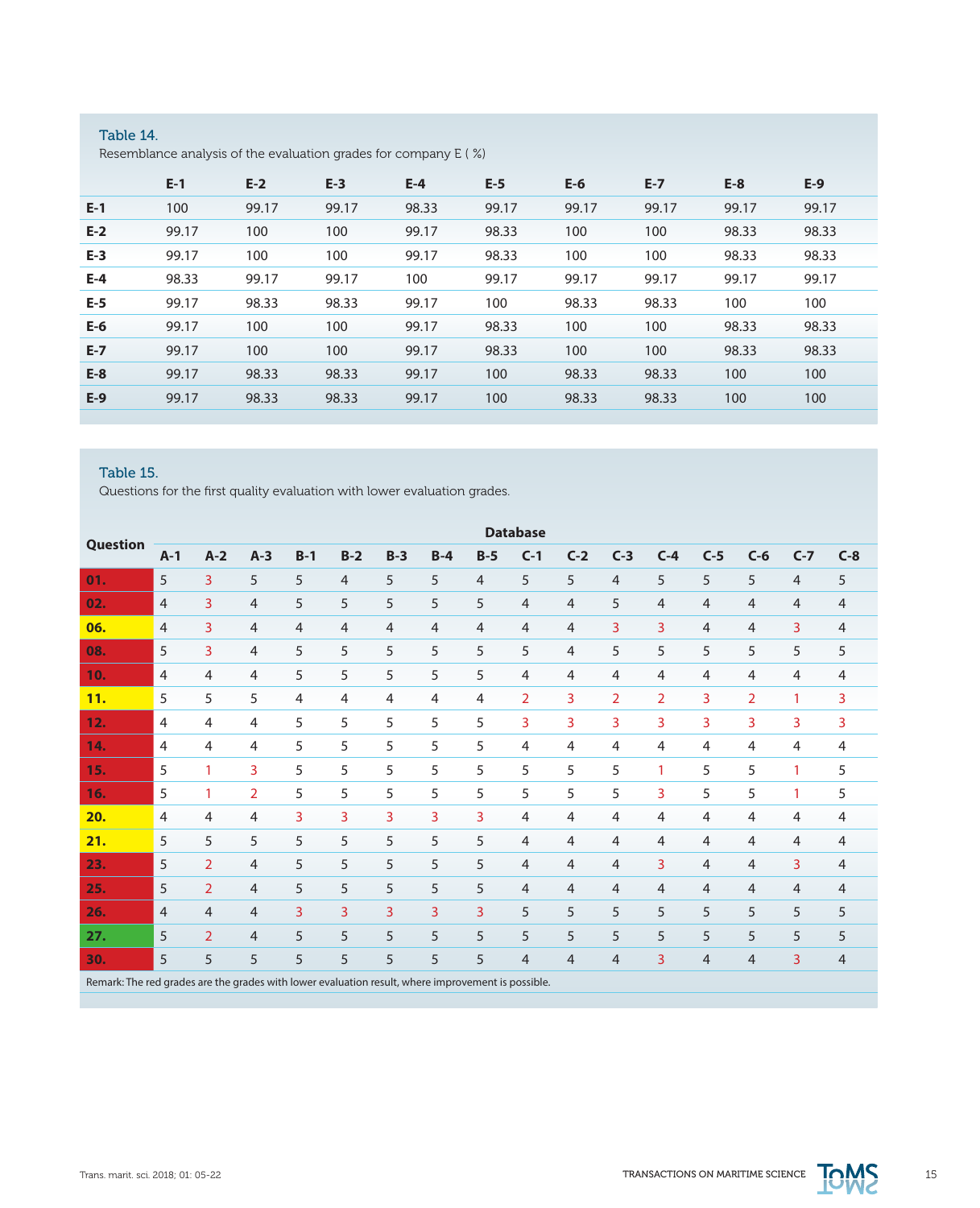## Table 16.

Company D's questions with lower evaluation grades.

|                                                                                                    |                |                |                |                |                |                |                |                |                |                | <b>Database</b> |                |                |                |                |                |                |                |                |
|----------------------------------------------------------------------------------------------------|----------------|----------------|----------------|----------------|----------------|----------------|----------------|----------------|----------------|----------------|-----------------|----------------|----------------|----------------|----------------|----------------|----------------|----------------|----------------|
| <b>Question</b>                                                                                    | $D-1$          | $D-2$          | $D-3$          | $D-4$          | $D-5$          | $D-6$          | $D-7$          | $D-8$          | $D-9$          | $D-10$         | $D-11$          | $D-12$         | $D-13$         | $D-14$         | $D-15$         | $D-16$         | $D-17$         | $D-18$         | $D-19$         |
| 01.                                                                                                | 3              | $\overline{4}$ | $\overline{4}$ | 4              | $\overline{4}$ | 5              | 5              | 4              | 3              | $\overline{4}$ | $\overline{4}$  | $\overline{4}$ | 5              | 4              | $\overline{4}$ | 3              | 4              | $\overline{4}$ | 4              |
| 02.                                                                                                | $\overline{3}$ | 5              | 5              | 5              | $\overline{4}$ | 5              | 5              | $\overline{4}$ | 3              | 5              | 5               | 5              | 5              | 5              | 5              | 3              | $\overline{4}$ | 5              | 5              |
| 03.                                                                                                | $\overline{2}$ | $\overline{4}$ | $\overline{4}$ | 3              | $\overline{4}$ | 5              | 5              | $\overline{4}$ | 5              | 5              | $\overline{4}$  | 5              | 5              | 5              | 5              | $\overline{4}$ | 4              | $\overline{4}$ | 4              |
| 04.                                                                                                | 5              | $\overline{4}$ | $\overline{4}$ | $\overline{4}$ | $\overline{2}$ | 5              | 5              | $\overline{4}$ | 5              | 5              | $\overline{4}$  | 5              | $\overline{4}$ | $\overline{4}$ | $\overline{4}$ | 5              | $\overline{2}$ | 4              | 4              |
| 06.                                                                                                | $\overline{2}$ | $\overline{4}$ | 4              | 3              | $\overline{4}$ | 5              | 5              | $\overline{4}$ | 3              | $\overline{4}$ | $\overline{4}$  | 5              | $\overline{4}$ | 5              | 5              | 3              | $\overline{4}$ | $\overline{4}$ | 4              |
| 08.                                                                                                | 3              | 5              | 4              | $\overline{4}$ | 3              | 5              | 5              | 5              | $\overline{2}$ | 5              | 5               | 5              | $\overline{4}$ | 5              | 5              | $\overline{2}$ | $\overline{4}$ | $\overline{4}$ | 3              |
| 09.                                                                                                | 3              | 5              | $\overline{4}$ | 4              | 4              | 4              | 4              | 4              | $\overline{2}$ | $\overline{4}$ | 5               | 5              | 4              | $\overline{4}$ | $\overline{4}$ | 3              | 4              | 4              | $\overline{4}$ |
| 10.                                                                                                | $\mathbf{1}$   | $\overline{2}$ | $\overline{2}$ | $\overline{2}$ | $\overline{2}$ | $\overline{2}$ | $\overline{2}$ | $\overline{2}$ | 1              | $\overline{2}$ | $\mathbf{1}$    | $\overline{2}$ | $\mathbf{1}$   | $\overline{2}$ | $\overline{2}$ | 1              | $\overline{2}$ | $\overline{2}$ | $\overline{2}$ |
| 11.                                                                                                | $\mathbf{1}$   | $\mathbf{1}$   | $\mathbf{1}$   | 1              | $\mathbf{1}$   | $\mathbf{1}$   | $\mathbf{1}$   | $\mathbf{1}$   | $\mathbf{1}$   | $\mathbf{1}$   | $\mathbf{1}$    | $\mathbf{1}$   | $\mathbf{1}$   | $\mathbf{1}$   | $\mathbf{1}$   | 1              | $\mathbf{1}$   | $\mathbf{1}$   | $\mathbf{1}$   |
| 12.                                                                                                | $\mathbf{1}$   | $\mathbf{1}$   | $\mathbf{1}$   | 1              | 1              | 1              | 1              | $\mathbf{1}$   | $\mathbf{1}$   | $\mathbf{1}$   | $\mathbf{1}$    | $\mathbf{1}$   | $\mathbf{1}$   | $\mathbf{1}$   | 1              | 1              | $\mathbf{1}$   | $\mathbf{1}$   | $\mathbf{1}$   |
| 13.                                                                                                | $\mathbf{1}$   | $\mathbf{1}$   | $\mathbf{1}$   | 1              | 1              | 1              | 4              | $\mathbf{1}$   | 1              | $\overline{4}$ | $\mathbf{1}$    | $\mathbf{1}$   | $\mathbf{1}$   | $\mathbf{1}$   | 1              | 1              | $\mathbf{1}$   | 4              | 1              |
| 14.                                                                                                | $\mathbf{1}$   | 1              | 4              | 1              | 1              | 1              | 4              | 2              | 2              | 4              | $\mathbf{1}$    | $\mathbf{1}$   | $\mathbf{1}$   | 3              | 1              | 1              | 1              | 4              | 2              |
| 15.                                                                                                | 2              | $\mathbf{1}$   | 4              | 1              | $\overline{2}$ | 1              | 4              | 3              | 3              | $\overline{4}$ | $\mathbf{1}$    | $\mathbf{1}$   | $\mathbf{1}$   | $\overline{4}$ | 1              | 2              | $\mathbf{1}$   | 5              | 3              |
| 16.                                                                                                | $\mathbf{1}$   | 1              | 3              | 1              | 1              | 1              | 3              | $\mathbf{1}$   | $\overline{2}$ | 3              | $\mathbf{1}$    | $\mathbf{1}$   | $\overline{2}$ | 3              | 1              | $\overline{2}$ | 1              | 3              | 2              |
| 17.                                                                                                | $\mathbf{1}$   | $\mathbf{1}$   | $\mathbf{1}$   | 1              | $\mathbf{1}$   | 1              | 1              | $\mathbf{1}$   | 1              | $\mathbf{1}$   | $\mathbf{1}$    | $\mathbf{1}$   | $\mathbf{1}$   | $\mathbf{1}$   | $\mathbf{1}$   | 1              | 1              | $\mathbf{1}$   | $\mathbf{1}$   |
| 18.                                                                                                | $\mathbf{1}$   | $\mathbf{1}$   | $\mathbf{1}$   | $\mathbf{1}$   | 1              | $\mathbf{1}$   | $\mathbf{1}$   | $\mathbf{1}$   | $\mathbf{1}$   | $\mathbf{1}$   | $\mathbf{1}$    | $\mathbf{1}$   | $\mathbf{1}$   | $\mathbf{1}$   | $\mathbf{1}$   | 1              | $\mathbf{1}$   | $\mathbf{1}$   | $\mathbf{1}$   |
| 20.                                                                                                | $\overline{2}$ | 5              | 5              | 3              | 4              | 5              | 5              | 4              | $\overline{2}$ | 4              | $\overline{4}$  | 4              | 5              | $\overline{4}$ | 5              | $\overline{2}$ | 3              | 5              | $\overline{4}$ |
| 21.                                                                                                | $\overline{2}$ | $\overline{4}$ | $\overline{4}$ | 3              | $\overline{4}$ | 5              | 5              | $\overline{4}$ | 3              | $\overline{4}$ | $\overline{4}$  | 4              | 5              | $\overline{4}$ | $\overline{4}$ | 3              | 4              | 5              | 4              |
| 23.                                                                                                | $\mathbf{1}$   | $\overline{4}$ | 5              | 2              | 4              | $\overline{4}$ | 2              | 5              | $\mathbf{1}$   | $\overline{4}$ | $\overline{2}$  | 4              | 5              | $\overline{4}$ | $\overline{4}$ | 1              | $\overline{4}$ | 3              | 3              |
| 24.                                                                                                | $\mathbf{1}$   | $\overline{4}$ | 5              | $\overline{4}$ | $\overline{4}$ | $\overline{4}$ | $\overline{4}$ | 5              | $\mathbf{1}$   | 5              | $\overline{4}$  | $\overline{4}$ | 5              | $\overline{4}$ | $\overline{4}$ | 1              | 4              | $\overline{4}$ | 3              |
| 25.                                                                                                | $\mathbf{1}$   | $\overline{4}$ | $\overline{4}$ | 3              | 3              | $\overline{4}$ | $\overline{4}$ | 5              | $\mathbf{1}$   | 4              | 5               | 4              | 5              | $\overline{4}$ | 4              | $\mathbf{1}$   | 4              | 4              | $\overline{4}$ |
| 26.                                                                                                | $\mathbf{1}$   | $\mathbf{1}$   | 1              | 1              | $\mathbf{1}$   | 1              | 1              | $\mathbf{1}$   | 1              | $\mathbf{1}$   | $\mathbf{1}$    | $\mathbf{1}$   | $\mathbf{1}$   | $\mathbf{1}$   | 1              | 1              | $\mathbf{1}$   | 1              | $\mathbf{1}$   |
| 28.                                                                                                | 5              | $\overline{4}$ | 4              | 5              | 3              | 4              | $\overline{4}$ | 5              | $\overline{4}$ | 5              | 5               | 5              | $\overline{4}$ | 5              | 5              | 5              | 5              | 5              | 5              |
| 30.                                                                                                | 1              | 5              | 5              | 5              | 1              | 5              | 5              | 5              | 1              | 5              | 5               | $\overline{3}$ | 5              | 5              | 5              | $\mathbf{1}$   | 5              | 3              | $\mathbf{1}$   |
| Remark: The red grades are the grades with lower evaluation result, where improvement is possible. |                |                |                |                |                |                |                |                |                |                |                 |                |                |                |                |                |                |                |                |

## 6. DISCUSSION

As all the first scenario databases are made by same development team, it was expected that the evaluation would present very similar results to the results obtained during testing of evaluation methodology for ship's *Planned Maintenance System* database. The expected results should be equalized to the summation of grades, i.e. average grade value, quite big resemblance of the grades, and a similar list of questions with grades 1, 2, and 3.

The analysis of company A's databases showed unevenness in the quality of the data as well as in the deficiencies. The average grade value ranges from 3.967 to 4.733, and the resemblance of grades varies from 80 to 92 %. As there are only three databases in the company, the sample is too small to define any reliable finding ([Tversky and Kahneman, 1971\)](https://docs.imo.org).

The analysis of company B's database evaluation results shows a remarkable overall uniformity, in the average grade, resemblance (Figure 3), and deficiencies. The average grade difference is very small, varying from 4.733 to 4.800, resemblance from 98.33 % to 100 %, major deficiencies are noted in questions 20 and 26 with all company databases.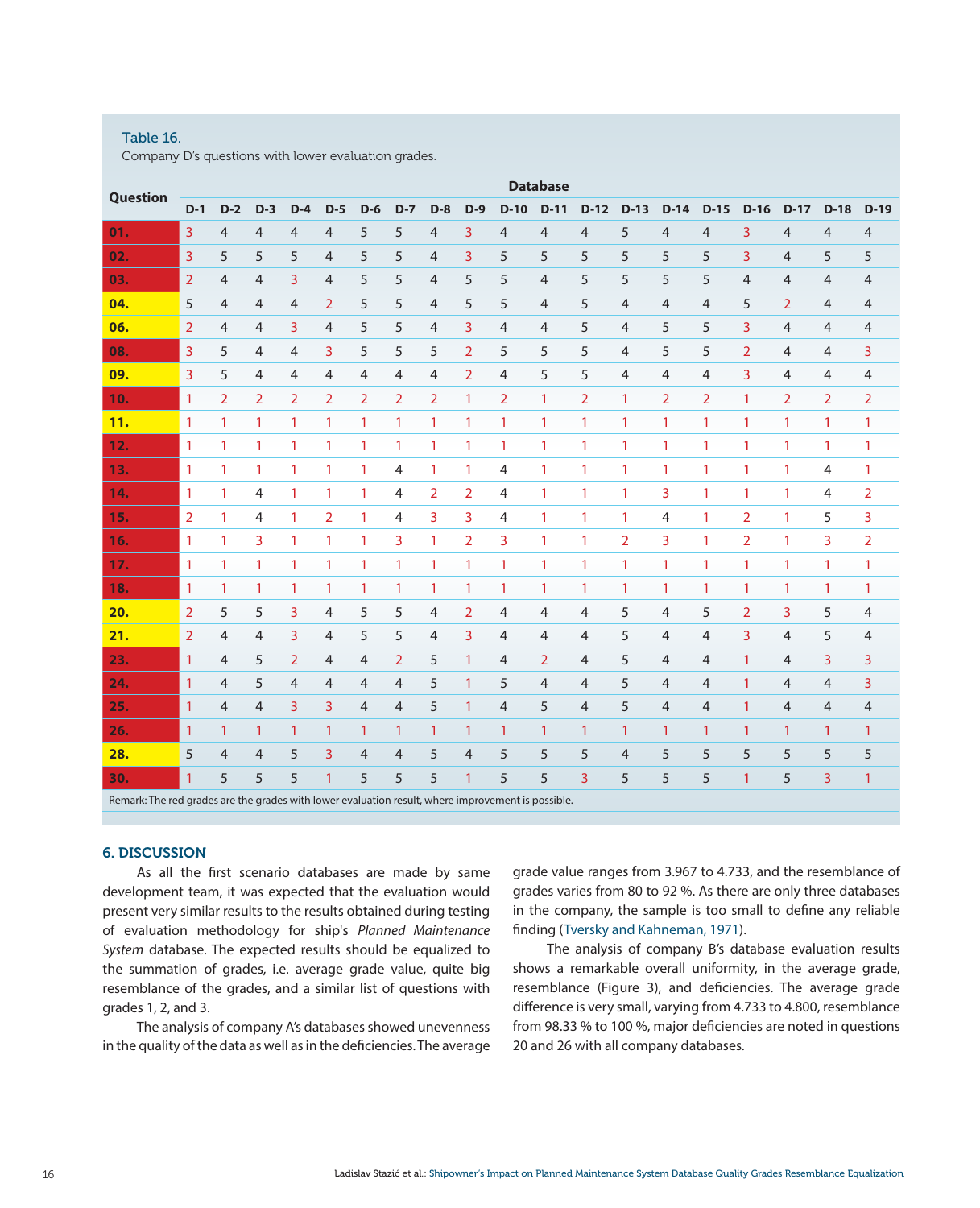

#### Figure 2.

Company A's resemblance of grades (in %).

Remark: The colour bar (The colour for each database is shown in small squares bellow the diagram) indicates the resemblance of the databases compared with the databases indicated on the ordinate.

The analysis of company B's database evaluation results shows a remarkable overall uniformity, in the average grade, resemblance (Figure 3), and deficiencies. The average grade difference is very small, varying from 4.733 to 4.800, resemblance from 98.33 % to 100 %, major deficiencies are noted in questions 20 and 26 with all company databases.



# Figure 3.

Equalization of company B's resemblance of grades (in %).

Remark: The color bar (The color for each database is shown in the small squares below the diagram) indicates the resemblance of the databases compared, with the databases indicated on the ordinate.

The analysis of company C's database evaluation results shows a significant overall similarity with exception of the databases C-4 and C-7 (Figure 4). The average grade of database evaluation results (without C-4 and C-7) is between 4.367 and

4.467, and the resemblance between 95.00 and 100 % (Figure 4). Major deficiencies are the same for all the databases tested (with questions 11 and 12, Table 15) with minimal deviations.

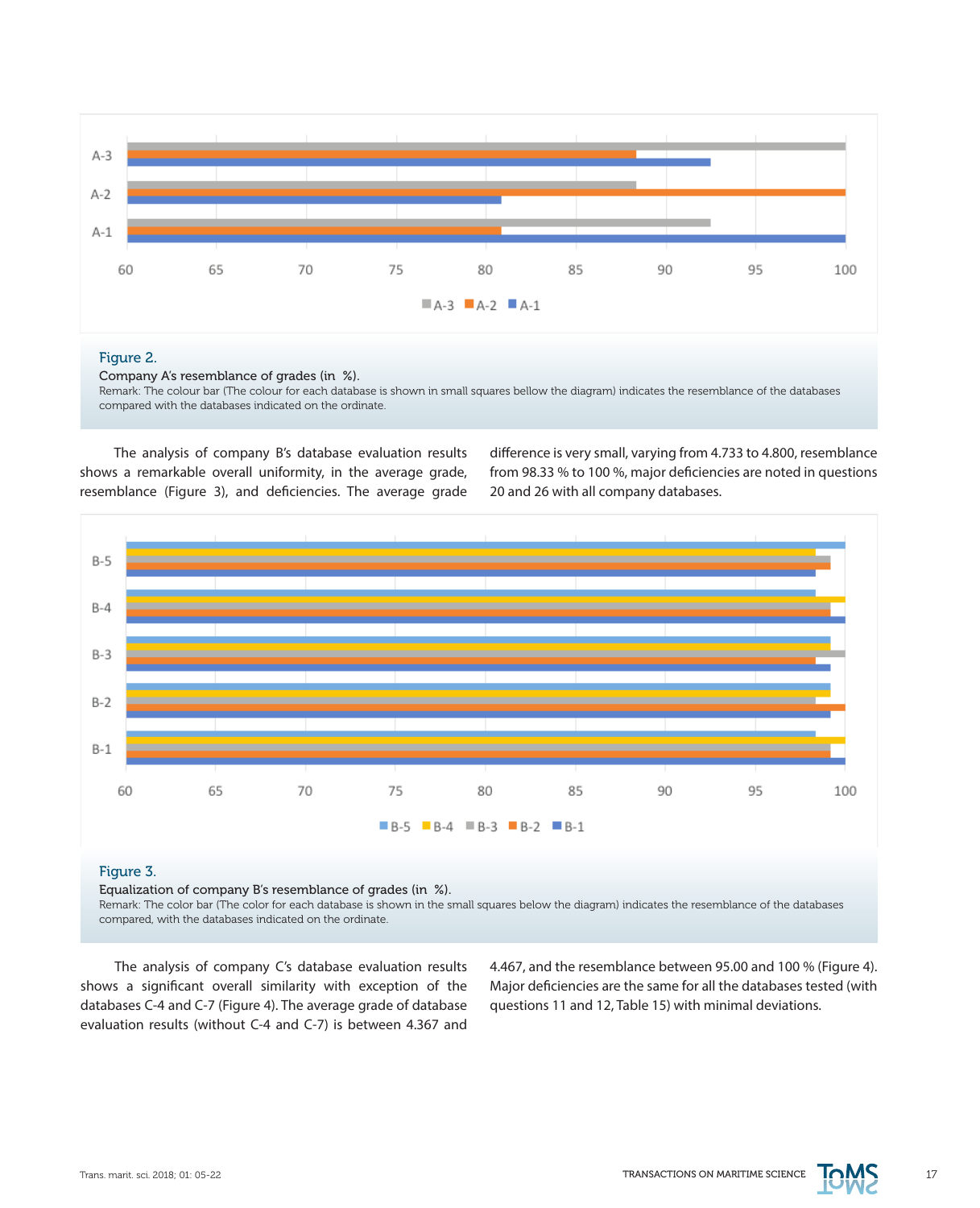

# Figure 4.

Company C's resemblance of grades (in %).

Remark: The colour bar (The colour for each database is shown in the small squares below the diagram) indicates the resemblance of the databases compared, with the databases indicated on the ordinate.

The deviations of results, i.e. the deficiencies noted during the evaluation of databases A-2, C-4 and C-7, are connected to the lack of ship's instruction books and documents during the database development. The lack of documents is quite a common case when the database is developed for the second-hand vessels where some instruction books and technical documentation are often missing.

The comparison of the evaluation grades of the databases tested according to the first scenario shows resemblance of grade (and equivalence of the average grade) drops when compared with the databases of different companies (Figure 5).

The comparison shows that the databases developed by same team will have significant overall resemblance, which varies between 80 % and 90 % (Table 12 and Figure 5), when developed for different shipowners. The resemblance increases to over 90 % when the databases are developed for the same shipowner. This is emphasized in case of company B, where the grades for some databases are the same (Figure 5). The analysis of major deficiencies shows that the deficiencies differ from company to company. All this points to an existing control on the shipowner's side (shipping companies) and to a uniformity of quality within each company.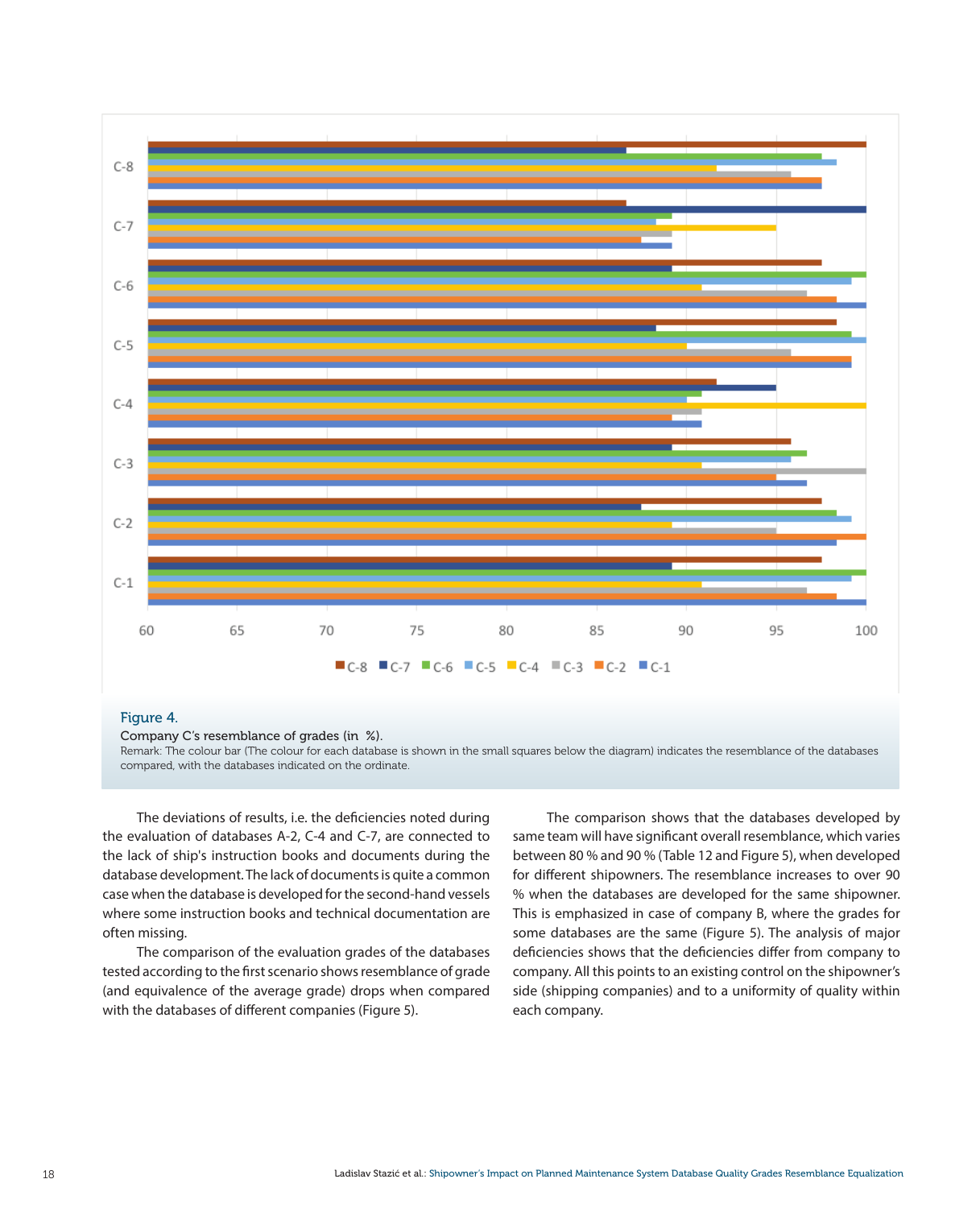

## Figure 5.

Comparison of the first scenario database evaluation grades resemblance (in %). Comment: One database per company is shown for a better overview.



# Figure 6.

Company D resemblance of grades (in %).

Comment: Due to size issues, comparison of the first five databases is given in the diagram.

Remark: The colour bar (The colour for each database is shown in the small squares below the diagram) indicates the resemblance of the databases compared, with the databases indicated on the ordinate.

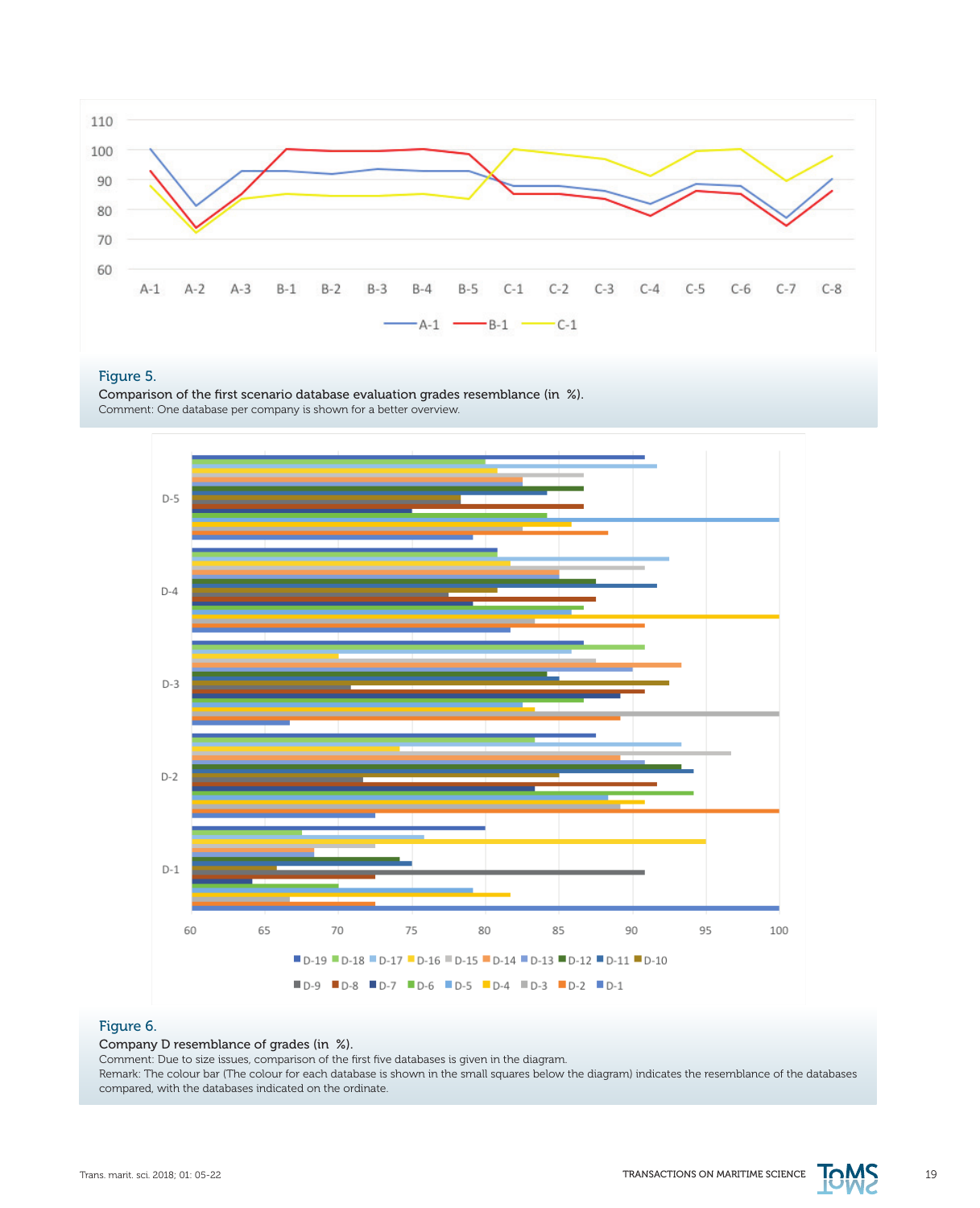The analysis of the evaluation grade results for the second scenario shows two completely different findings. The company D evaluation grades show a bad condition in general, which is obviously represented by a bad average grade (from 2,467 to 3,833), a larger number of noted deficiencies and big differences of resemblance analysis - from 64 to 95 % (Figure 6), as well as the differences of questions with noted deficiencies. The databases of this company are made by several development teams, each having their own rules, mistakes, criteria, etc. Big differences of evaluation grades signify that during the development of the databases, a corrective mechanism for equalizing quality did not exist. Some databases, like D-7 and D-10, have a relatively good average grade and with little effort would be acceptable. At the same time, D-1 and D-16 need a huge effort to improve their quality to an acceptable level.

The resemblance of the grades across the company E (Figure 7) is very high (from 98.33 to 100 %) as well as the uniformity of the average grades (from 4.533 to 4.600). The conformity of all the results continues with the questions with lower grades, the only noted question is 14. As this company also develops their databases by several development teams, obtaining results like this is possible only if all the teams have clearly marked guidelines and a well-organized and performed database checking.



## Figure 7.

Company E's resemblance of grades (in %).

Remark: The colour bar (The colour for each database is shown in the small squares below the diagram.) indicates the resemblance of the databases compared, with the databases indicated on the ordinate.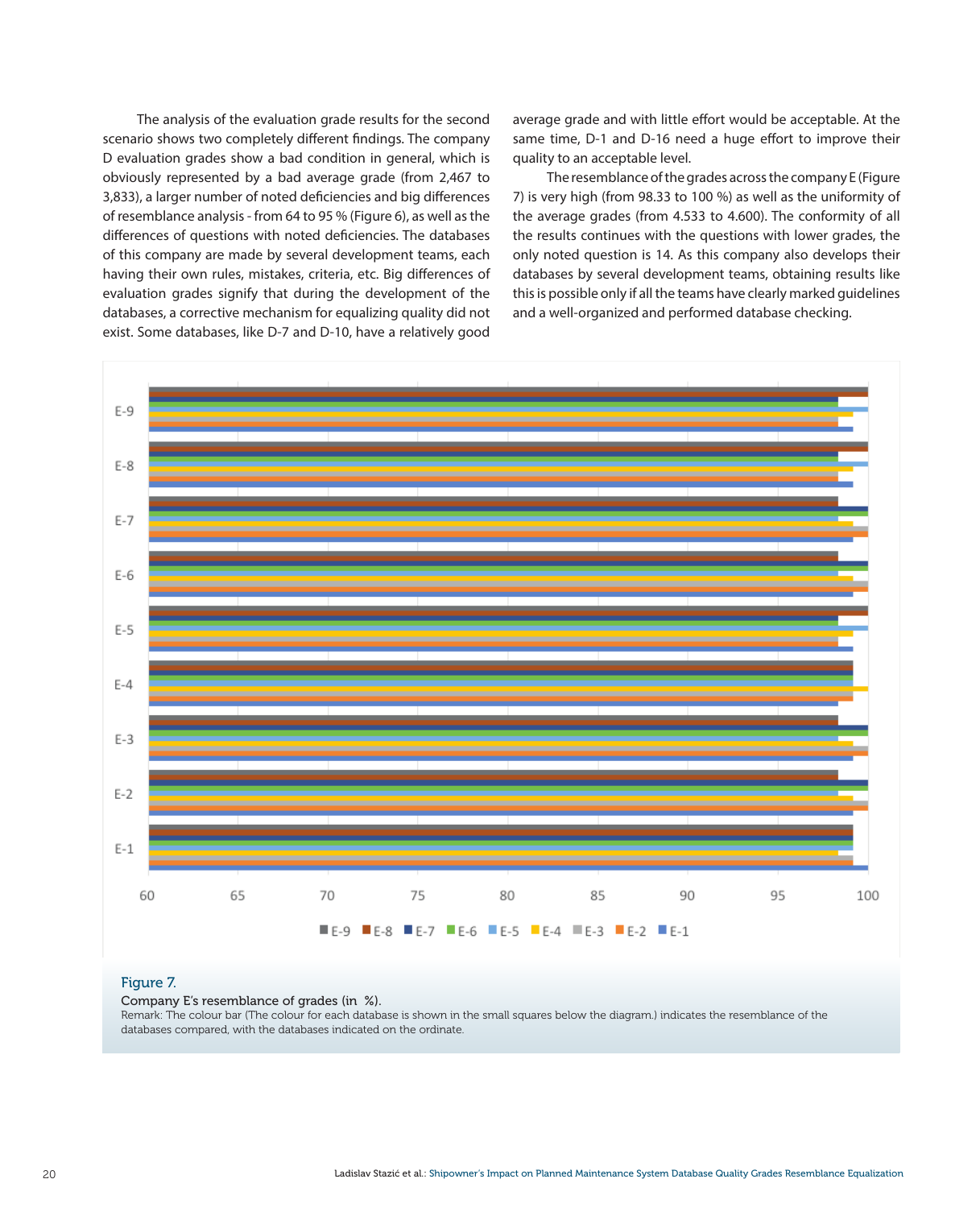Time used for administration and correction of database should be considered with certain dose of reserve because it depends upon shipboard user access rights policy and what shipboard user can perform in the system. If the shipboard user has restrictive user rights, the office user will work more and vice versa. This time vary from 0.3 hours per day in the company A to 1.5 hours per day in the company B. An exception is company D where that time is negligible, and it is not enough for even a basic oversight of performed activities in the system, i.e. supervision of shipboard users. Adding this information to very bad condition of company D databases, it becomes obvious that there is neglect of computerized *Planned Maintenance System*, i.e. neglect of shipowner's role during database development process.

The company E's results showed that there was a high-quality supervision and check of the data entered, which increased the quality of the data in the database and, consequently, increased efficiency and reliability, reduced errors and user training, increased system and information acceptance [\(Bias and Mayhew, 1994](https://gisis.imo.org)) (Karat et. al., 1992).

## 7. CONCLUSION

Database ordering and development sequence diagram show mutual dependence of the shipowner and the developer during the whole process. It also describes the points and shipowner's actions which directly influence the quality of data in computerized planned maintenance database. The research shows in detail how the shipowner affects database quality grades and how this influence can be numerically expressed.

The first scenario evaluated the databases built by one development team for three different shipowners. The research shows that database quality grades have an overall resemblance from 80 to 100 %. If the resemblance of grades is compared for different shipowners, it varies from 80 % to 90 %, and with one shipowner it goes from 90 % to 100 %. The impact of the shipowner towards quality evaluation grades, according to findings, can be measured as increase of resemblance of grades by 10 %.

The evaluation of databases performed according to the second scenario, in which several teams build databases for companies, results in two conclusions. The company D's resemblance analysis results show that the evaluation grades of a single company will vary significantly (from 64 % to 95 %) if the shipowner's impact is missing (or it is removed). The databases will have uneven quality and usability. In contrast to this, company E's resemblance analysis (from 98.33 to 100 %) shows that the grades will be very uniform if there is the control and supervision by the shipowner. In that case, the databases will have very similar quality and usability.

All the conclusions of research according to the first scenario can be applied to the results obtained during the testing of evaluation methodology for ship's *Planned Maintenance System* database (Table 1), where the similarity of results can be noted. The resemblance of database evaluation grades within one company (databases 1 to 4) is between 95.00 % and 99.17 %, which is in accordance with the first scenario results. The resemblance of grades decreases to the range from 86.66 to 90.83 % when compared with a database developed for another shipowner (database 5), also in accordance with the first scenario results. The comparison provides identical results, which solves the problem of unexpected results of a small sample.

It has been found out that Ship's *Planned Maintenance System* database evaluation grades will have a great resemblance within one company (higher than 90 %, often over 95 %), if there is good shipowner's supervision of the database development process and a well organized and carried-out acceptance test. This fact is valid for all the databases of one shipowner, whereas the number of development teams has no relevance.

#### **REFERENCES**

ABS rules for conditions of classification, part 1, (2016), available at: [https://ww2.](https://ww2.eagle.org/content/dam/eagle/rules-and-guides/current/generic/Generic_Rules_Conditions_Classification_Material_Welding_Survey_2016/Part_1_Ships_e-Aug16.pdf) [eagle.org/content/dam/eagle/rules-and-guides/current/generic/Generic\\_Rules\\_](https://ww2.eagle.org/content/dam/eagle/rules-and-guides/current/generic/Generic_Rules_Conditions_Classification_Material_Welding_Survey_2016/Part_1_Ships_e-Aug16.pdf) [Conditions\\_Classification\\_Material\\_Welding\\_Survey\\_2016/Part\\_1\\_Ships\\_e-Aug16.](https://ww2.eagle.org/content/dam/eagle/rules-and-guides/current/generic/Generic_Rules_Conditions_Classification_Material_Welding_Survey_2016/Part_1_Ships_e-Aug16.pdf) [pdf](https://ww2.eagle.org/content/dam/eagle/rules-and-guides/current/generic/Generic_Rules_Conditions_Classification_Material_Welding_Survey_2016/Part_1_Ships_e-Aug16.pdf)

Basili, V. R., Caldiera, G. and Rombach, H. D., (1994), Goal Question Metric (GQM) approach, Encyclopedia of software engineering 1: pp. 528–532., available at: <https://doi.org/10.1002/0471028959.sof142>

Beynon-Davies, P., (2004), Database Systems. Houndmills, Basingstoke, UK: Palgrave, pp. 195-208., available at: [https://pdfs.semanticscholar.org/438f/](https://pdfs.semanticscholar.org/438f/f618ba74abdb670cf6fd5eff15ebcf496300.pdf) [f618ba74abdb670cf6fd5eff15ebcf496300.pdf,](https://pdfs.semanticscholar.org/438f/f618ba74abdb670cf6fd5eff15ebcf496300.pdf) [accessed 14 December 2017].

Bias, R. G., Mayhew, D. J., (1994), Cost-Justifying Usability. Academic Press, Boston, available at:

<https://doi.org/10.1016/b978-0-12-095811-5.x5000-7>

CRS rules for classification of ships, Part 1, Chapter 1, (2014), available at: [http://](http://www.crs.hr/Portals/0/docs/Pravila/klasifikacijska/Rules%20%2520for%20%2520the%20%2520classification%20%2520of%20%2520ships%2C%20%2520Pt.%20%25201%2C%20%2520Ch.1%2C%20%25202014.pdf) [www.crs.hr/Portals/0/docs/Pravila/klasifikacijska/Rules %20for %20the %20](http://www.crs.hr/Portals/0/docs/Pravila/klasifikacijska/Rules%20%2520for%20%2520the%20%2520classification%20%2520of%20%2520ships%2C%20%2520Pt.%20%25201%2C%20%2520Ch.1%2C%20%25202014.pdf) [classification %20of %20ships, %20Pt. %201, %20Ch.1, %202014.pdf](http://www.crs.hr/Portals/0/docs/Pravila/klasifikacijska/Rules%20%2520for%20%2520the%20%2520classification%20%2520of%20%2520ships%2C%20%2520Pt.%20%25201%2C%20%2520Ch.1%2C%20%25202014.pdf), [accessed 26 November 2017].

Davis, G.B., (1982), Strategies for information requirements determination, IBM Systems Journal 21(1), pp. 4 – 30., available at: <https://doi.org/10.1147/sj.211.0004>

Davis, G.B., Olson, M.H., (1985), Management Information Systems: Conceptual Foundations, Structure and Development, 2nd edition, New York: McGraw-Hill, pp. 447-500.

DNV rules for classification of ships, Part 7, Chapter 8, (2003), available at: [https://](https://rules.dnvgl.com/docs/pdf/DNV/rulesship/2004-01/ts708.pdf) [rules.dnvgl.com/docs/pdf/DNV/rulesship/2004-01/ts708.pdf](https://rules.dnvgl.com/docs/pdf/DNV/rulesship/2004-01/ts708.pdf), [accessed 20 November 2017].

Gackowski, Z. J., (2006), Redefining Information Quality and its Measuring: The Operations Management Approach, Proceedings of the 11th International Conference on Information Quality (ICIQ), pp. 399–419.,

Guidelines for flag State inspections under the Maritime Labour Convention, (2006), available at: [http://www.ics-shipping.org/docs/default-source/ILO-MLC-docs/ilo](http://www.ics-shipping.org/docs/default-source/ILO-MLC-docs/ilo-guidelines-for-flag-state-inspections-under-the-mlc.pdf%3Fsfvrsn%3D4)[guidelines-for-flag-state-inspections-under-the-mlc.pdf?sfvrsn=4](http://www.ics-shipping.org/docs/default-source/ILO-MLC-docs/ilo-guidelines-for-flag-state-inspections-under-the-mlc.pdf%3Fsfvrsn%3D4), [accessed 26 November 2017].